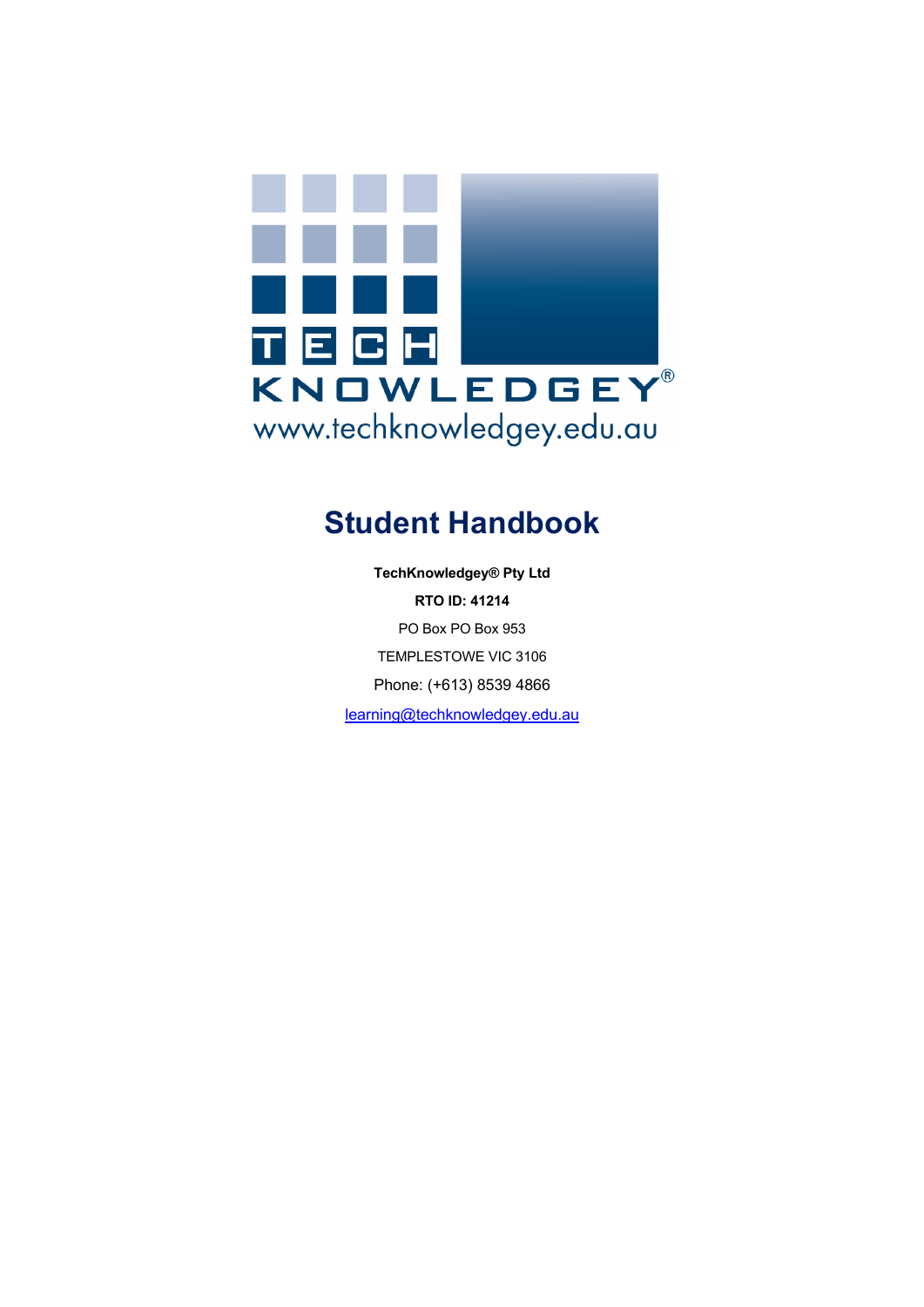This page is intentionally blank.

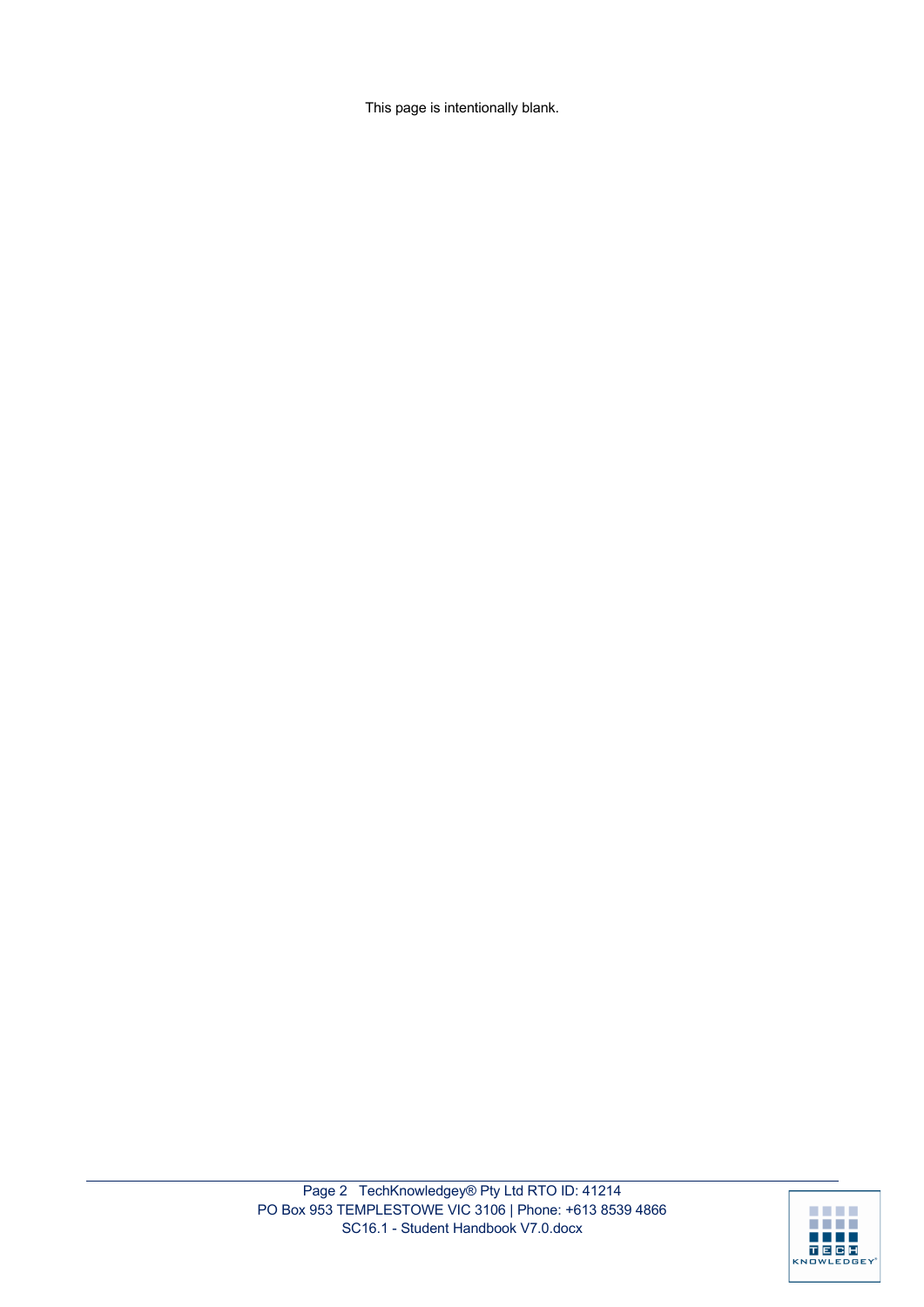# **Table of Contents**

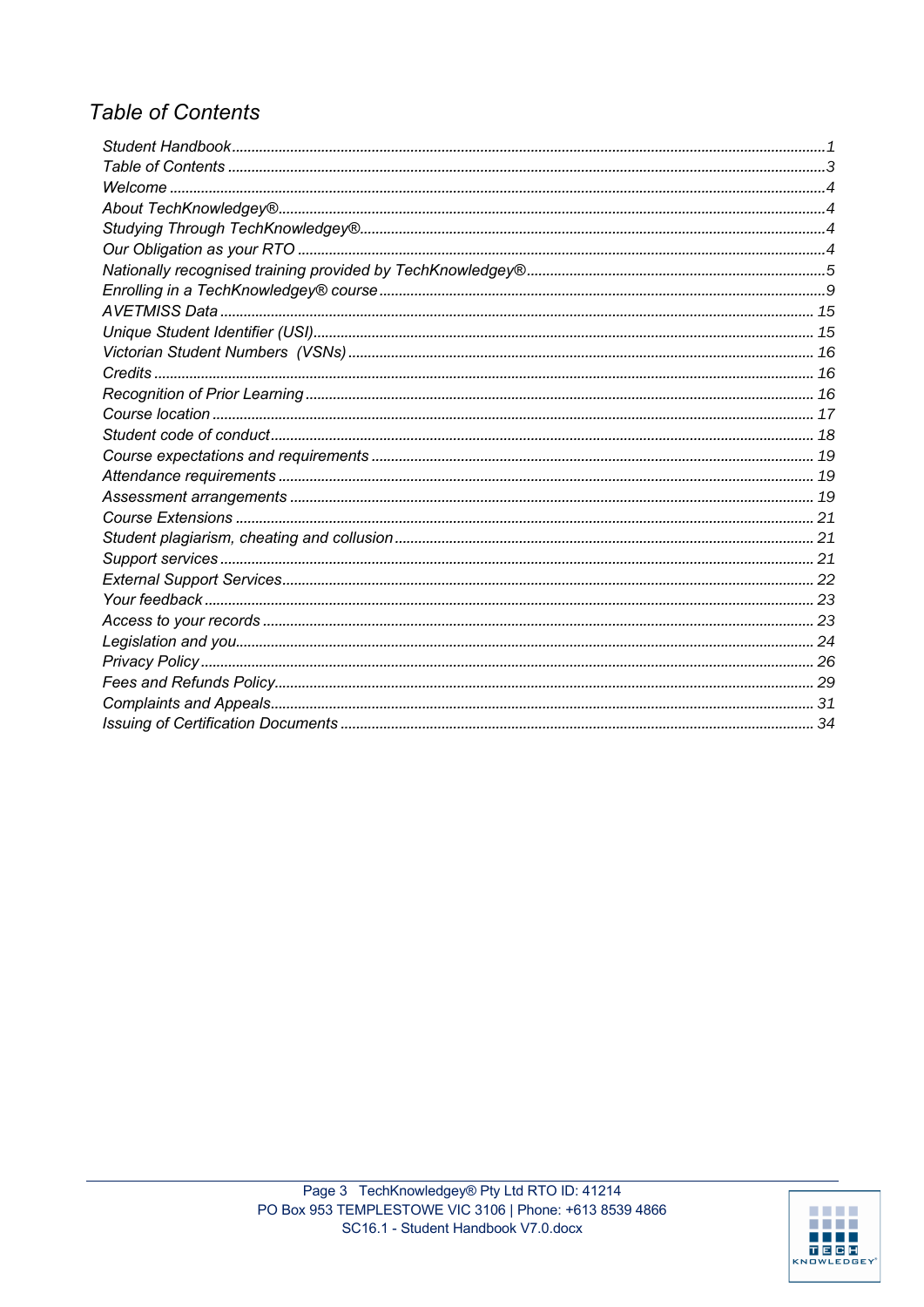# **Welcome**

Thank you for your interest in completing nationally recognised training through TechKnowledgey® Pty Ltd (TechKnowledgey®).

We look forward to working with you to help you achieve your learning goals.

# **About TechKnowledgey®**

TechKnowledgey® is a market-leading consultancy, specialising in:

- Adult Learning & Education; and
- Corporate Communications.

For the past 15 years, we have been helping our clients to develop and empower their staff, maximise their performance in the market place – and stay ahead of the crowd.

Our clients come from all industries, in all sizes, and represent both the public and private sectors.

We are based in Melbourne, but deliver our services throughout Australia – and internationally.

# **Studying Through TechKnowledgey®**

*Techne* – Providing the means to achieve through knowledge acquisition and skills development.

Our vision is to become a leading blended learning and development provider of workplace education and skills acquisition by providing best-practice accredited and non-accredited courses.

Our graduates will proudly cite their TechKnowledgey® qualifications, our corporate clients will confidently demonstrate their commitment to workplace education by employing our services, and our facilitators and trainers will recommend TechKnowledgey® as an employer of choice.

# **Our Obligation as your RTO**

As a Registered Training Organisation (RTO) registered with Australian Skills Quality Authority (ASQA), we have an obligation to ensure the quality of the nationally recognised training and assessment we deliver. We must comply at all times with the Standards for RTOs 2015 which are part of the VET Quality Framework. To ensure compliance we have developed comprehensive internal policies, procedures and systems that guide our compliant operations and we must participate in audits with ASQA upon their request. In addition, we must ensure that any third parties that we work with who have any involvement in your training and assessment comply as well. This includes our training partners, marketing brokers and sales people where applicable.

As the RTO we have the responsibility to issue your AQF certification documents in line with our issuance policy as outlined in this Handbook.

If at any time you feel we have not met our obligations as an RTO, you have the right to make a complaint following our Complaints and Appeals Policy outlined further on in this Handbook.

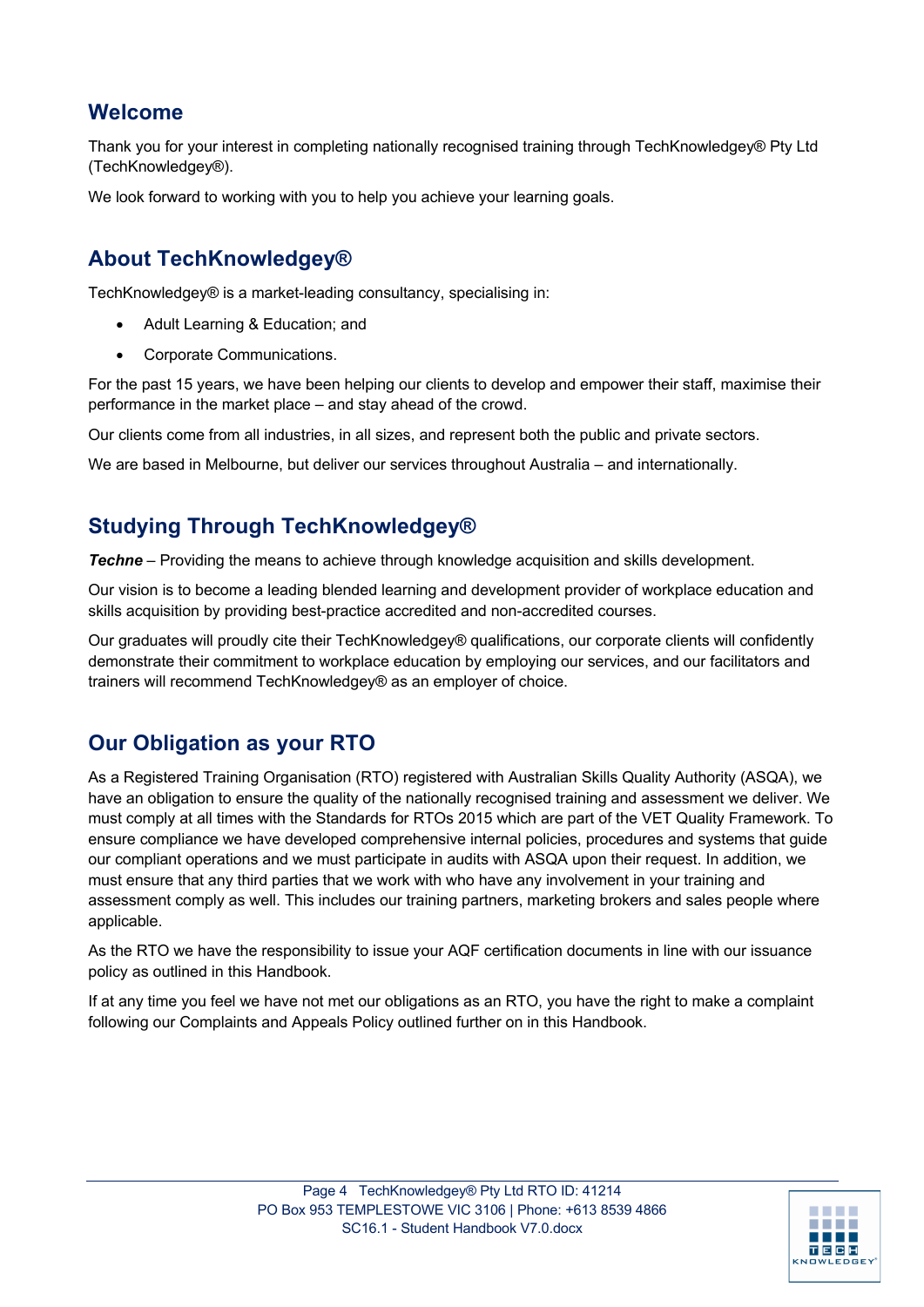# **Nationally recognised training provided by TechKnowledgey®**

TechKnowledgey® offers the following qualifications:

- BSB40920 Certificate IV in Project Management Practice; and
- BSB50820 Diploma of Project Management.

We offer two different courses for each of these qualifications:

- 1) The 'Full' Course; and
- 2) The 'Assessment Only' Course.

Please refer to the relevant Course Information document, for detailed information on each specific course for these qualifications.

#### **BSB40920 Certificate IV in Project Management Practice – 'Full' Course**

#### **Target group:**

Our target market for this qualification is trade- and university-qualified professionals, working in a role with project management responsibilities, and currently engaged in the following industries:

- engineering;
- architecture:
- surveying;
- science and technology;
- medical;
- education;
- $\bullet$  IT:
- finance and accounting; and
- legal.

Students often have significant experience in the area of project management, but no formal training.

Training is typically coordinated via workplace groups or interested employers. Group sizes are a minimum of 3, maximum of 16 per group.

Relevant workplaces may include:

- professional services firms;
- manufacturing firms;
- retail firms;
- utilities; and
- government agencies.

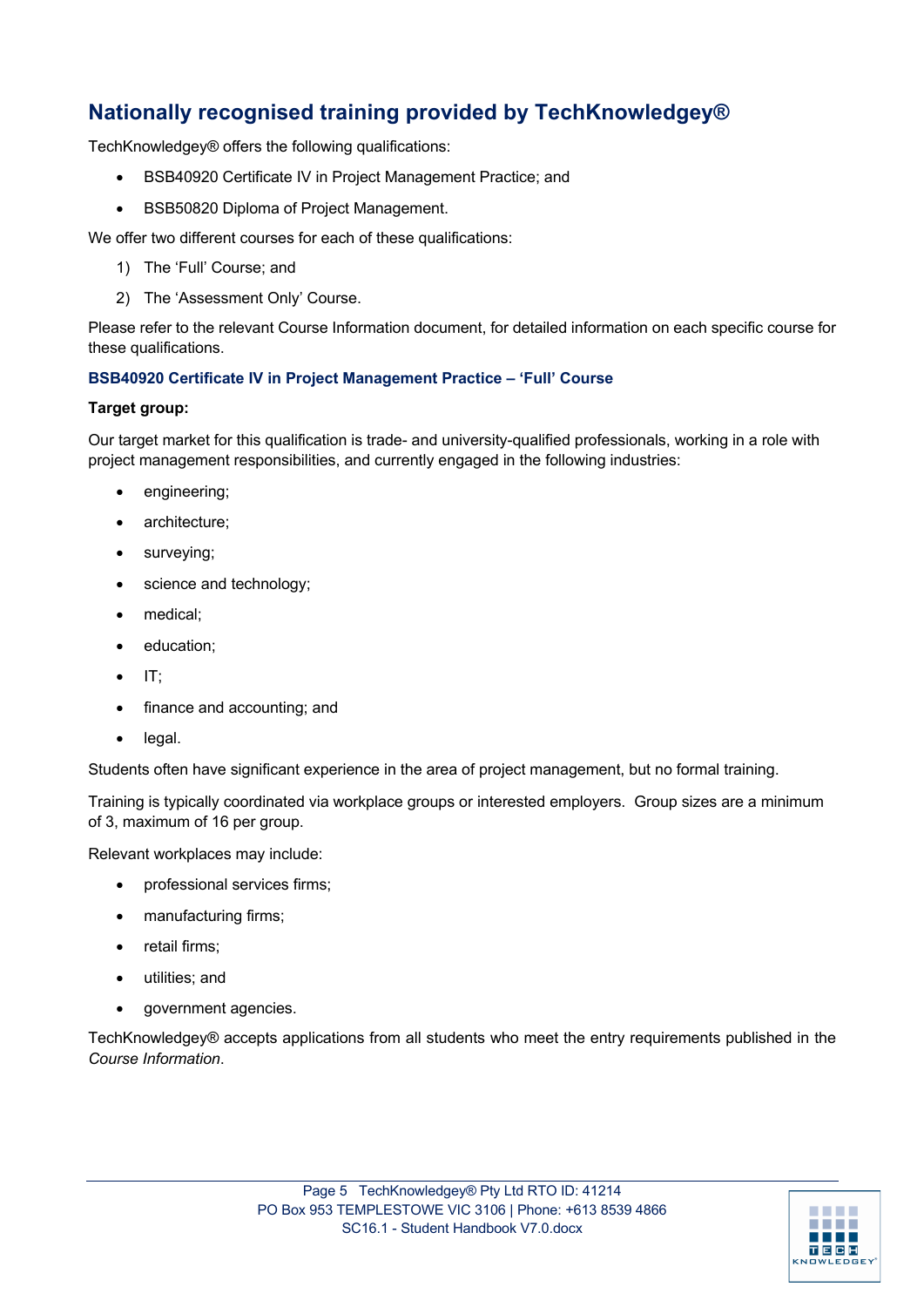#### **BSB40920 Certificate IV in Project Management Practice – 'Assessment Only' Course**

#### **Target group:**

Our target market for this qualification is trade- and university-qualified professionals, working in a role with project management responsibilities, and currently engaged in the following industries:

- engineering;
- architecture;
- surveying;
- science and technology;
- medical;
- education;
- $\bullet$  IT:
- finance and accounting; and
- legal.

Students often have significant experience in the area of project management, and have often undertaken training in the past in this subject area.

The 'Assessment Only' Course does not incorporate training. Students are carefully vetted prior to acceptance for entry into this course, on the basis of suitability to proceed directly to completing the summative assessments. Please see 'Entry Requirements' section in the *Course Information*, for further details.

Assessment is undertaken in a workplace setting, and involves group work. Workplace assessment is coordinated via interested workplace groups or employers. Group sizes are a minimum of 2, maximum of 7 per group.

Relevant workplaces may include:

- professional services firms;
- manufacturing firms;
- retail firms;
- utilities; and
- government agencies.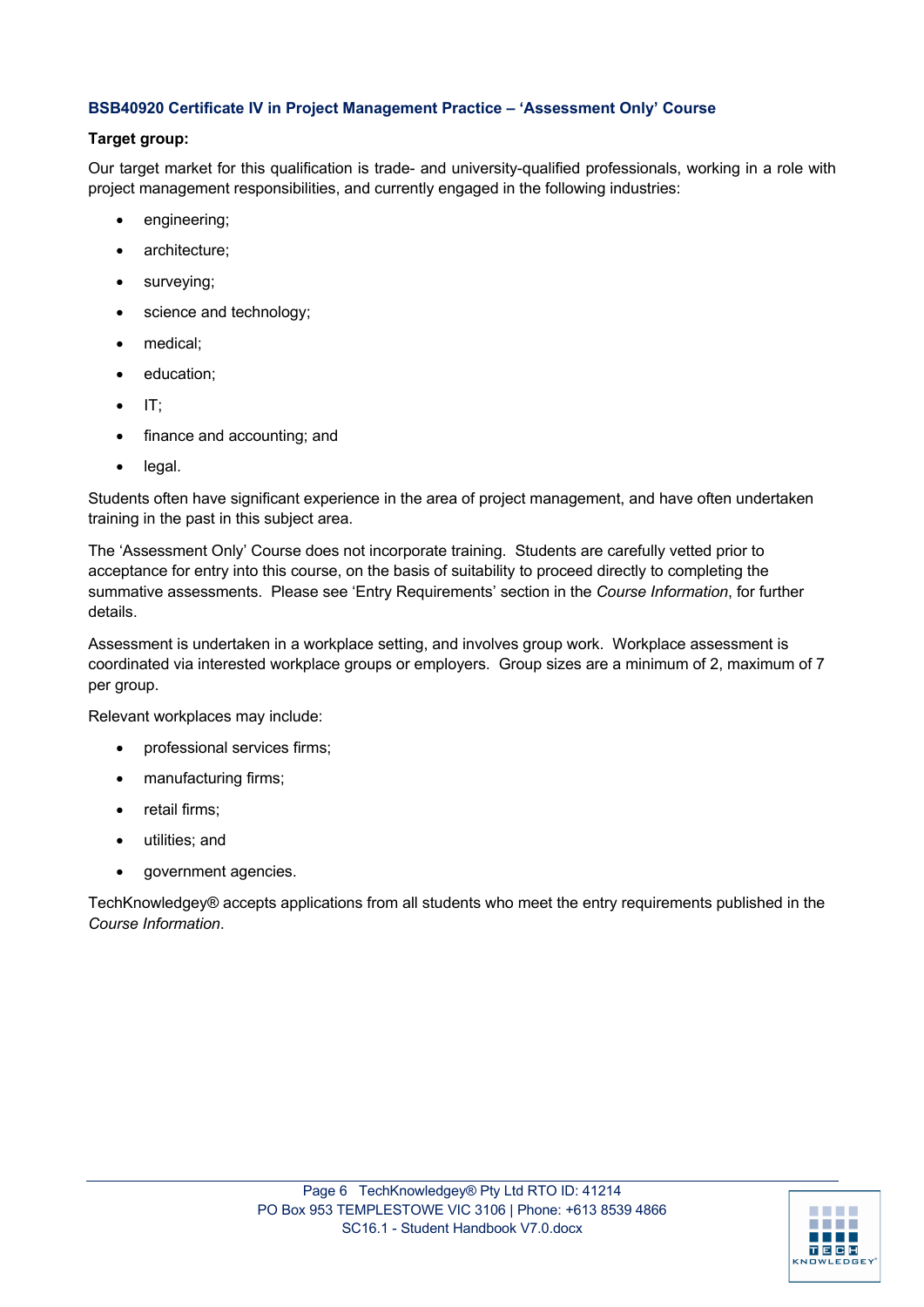### **BSB50820 Diploma of Project Management – 'Full' Course**

### **Target group:**

Our target market for this qualification is trade- and university-qualified professionals, working in a role with ongoing project management responsibilities, and currently engaged in the following industries:

- engineering;
- architecture;
- surveying;
- science and technology;
- medical;
- education;
- $\bullet$  IT:
- finance and accounting; and
- legal.

Students have significant experience in the area of project management, but may have no formal training.

Training is typically coordinated via workplace groups or interested employers. Group sizes are a minimum of 3, maximum of 16 per group.

Relevant workplaces may include:

- professional services firms;
- manufacturing firms;
- retail firms;
- utilities; and
- government agencies.

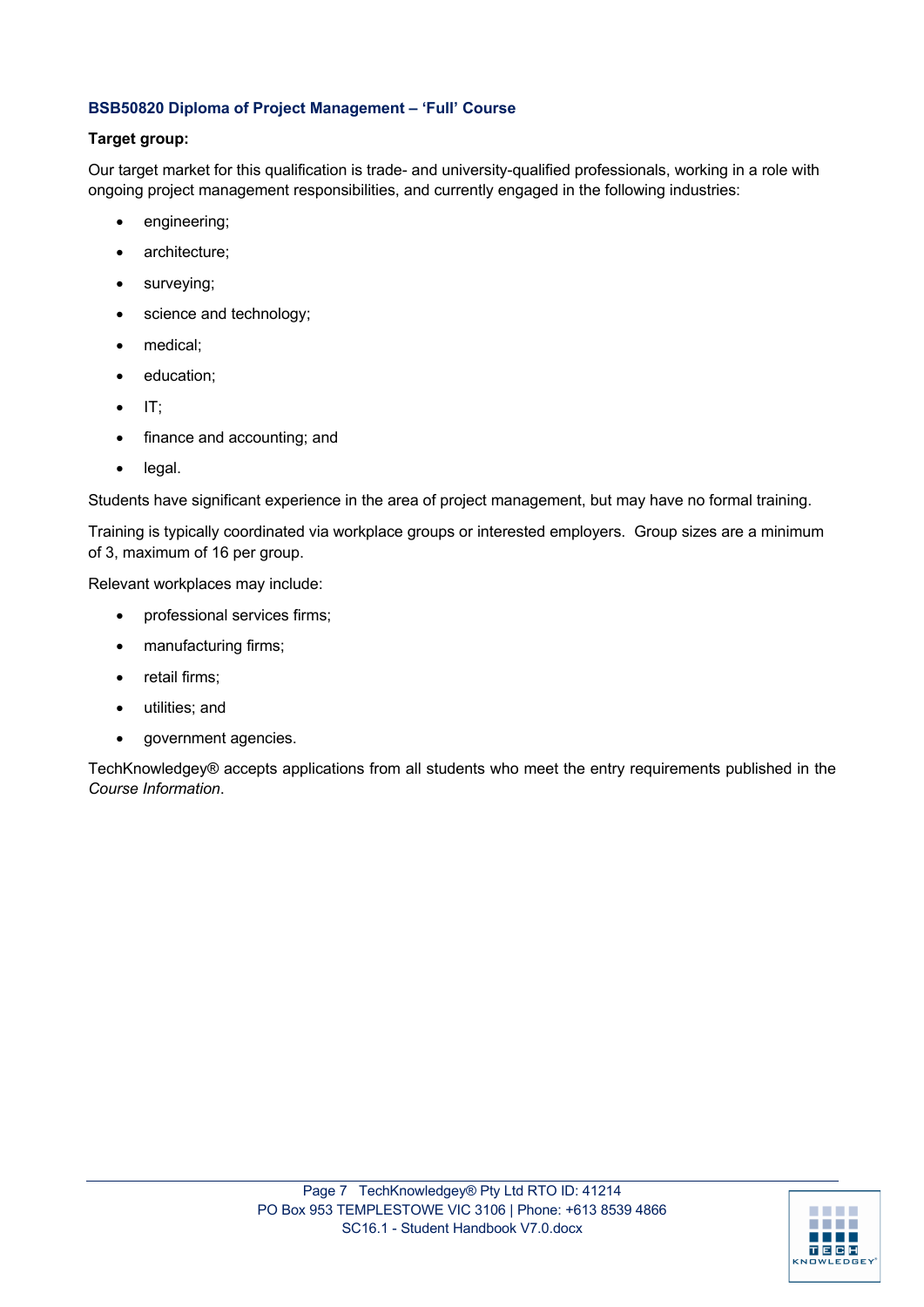#### **BSB50820 Diploma of Project Management – 'Assessment Only' Course**

#### **Target group:**

Our target market for this qualification is trade- and university-qualified professionals, working in a role with ongoing project management responsibilities, and currently engaged in the following industries:

- engineering;
- architecture;
- surveying;
- science and technology;
- medical;
- education;
- $\bullet$  IT:
- finance and accounting; and
- legal.

Students have significant experience in the area of project management, and have often undertaken training in the past in this subject area.

The 'Assessment Only' Course does not incorporate training. Students are carefully vetted prior to acceptance for entry into this course, on the basis of suitability to proceed directly to completing the summative assessments. Please see 'Entry Requirements' section in the *Course Information*, for further details.

Assessment is undertaken in a workplace setting, and involves group work. Workplace assessment is coordinated via interested workplace groups or employers. Group sizes are a minimum of 2, maximum of 7 per group.

Relevant workplaces may include:

- professional services firms;
- manufacturing firms;
- retail firms;
- utilities; and
- government agencies.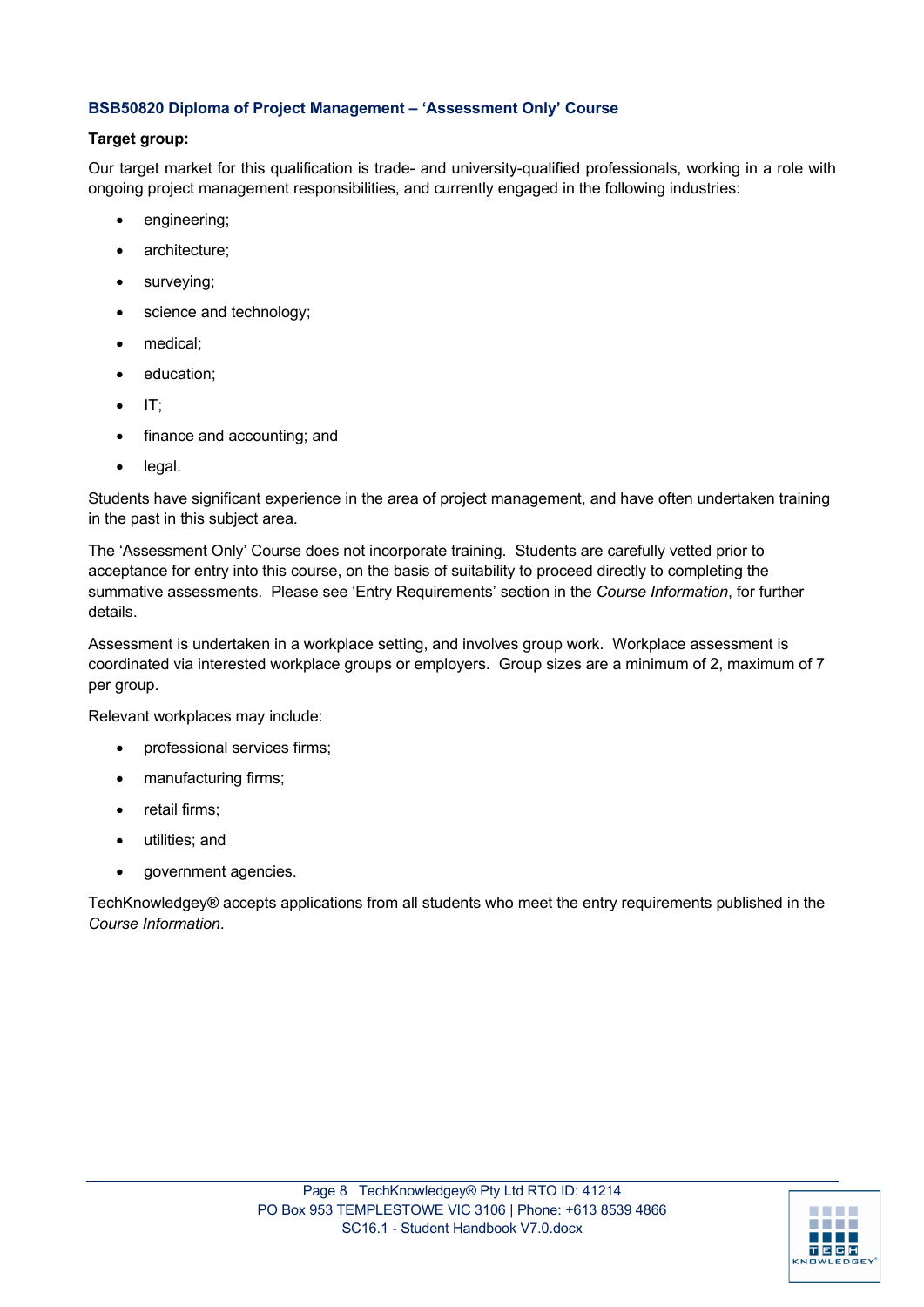# **Enrolling in a TechKnowledgey® course**

#### **Self-directed learning, and a team approach**

A central principle of adult education – and a core value for TechKnowledgey® – is self-directed learning. In most instances, employers have a strong corporate interest in their employees gaining qualifications through the courses which TechKnowledgey® offers. In many instances, employers in fact pay for their employees' enrolments in TechKnowledgey®'s courses. Our refined model of workplace integration of learning and assessment offers enormous benefits not just for the individual's skills development and employability. It also enhances team function around the individual, and contributes significantly to the organisation's knowledge- and innovation-capital, through the creation of 'Communities of Practice'. <sup>1</sup> However, none of these benefits can be realised, unless the primary driver behind the student's enrolment, learning and assessment work is their own desire to gain knowledge, build skills and foster their career.

Workplace-based learning and assessment demand a dedicated and collaborative team effort, engaging a number of key stakeholders: the employer, the student, and their nominated Workplace Project Mentor. Each stakeholder has their distinct role to play – and specific obligations to fulfil – to ensure the greatest value possible is generated through the process. TechKnowledgey®'s Pre-Enrolment and Enrolment processes are designed to ensure that all stakeholders are fully informed of the course's requirements – and their roles within it – prior to formally committing to these obligations.

Consistent with the principle of self-directed learning, the student drives the Pre-Enrolment and Enrolment processes for all TechKnowledgey® courses. These processes are administered through TechKnowledgey®'s Learning Management System (LMS), and managed by TechKnowledgey®'s professional staff of qualified and experienced trainers and assessors, and administrators. An overview of our Pre-Enrolment and Enrolment processes is provided below.



*<sup>1</sup>* Wenger, E 1998, *Communities of practice: Learning, meaning and identity*, Cambridge University Press, Cambridge.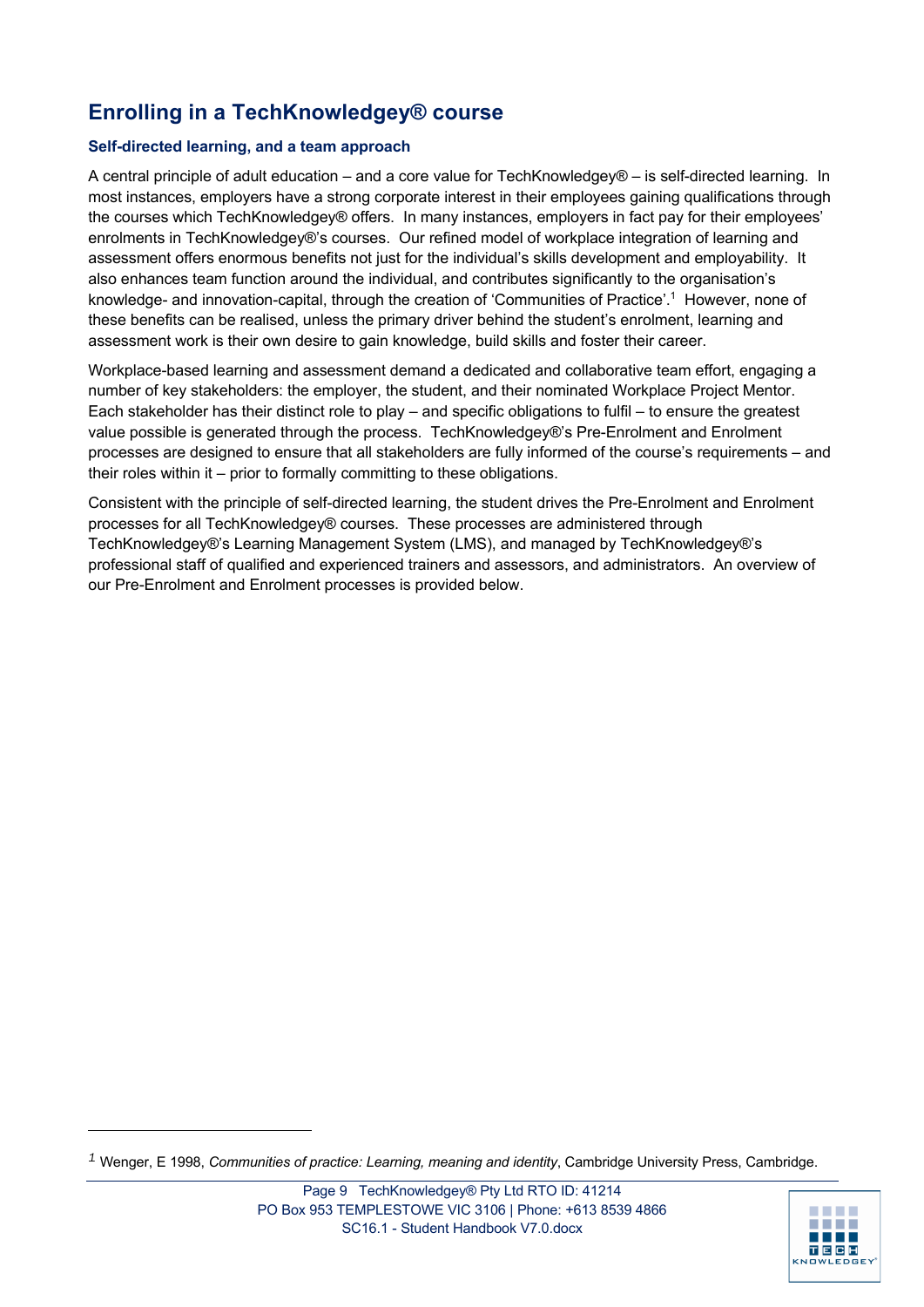#### **Overview of TechKnowledgey®'s Pre-Enrolment and Enrolment processes**



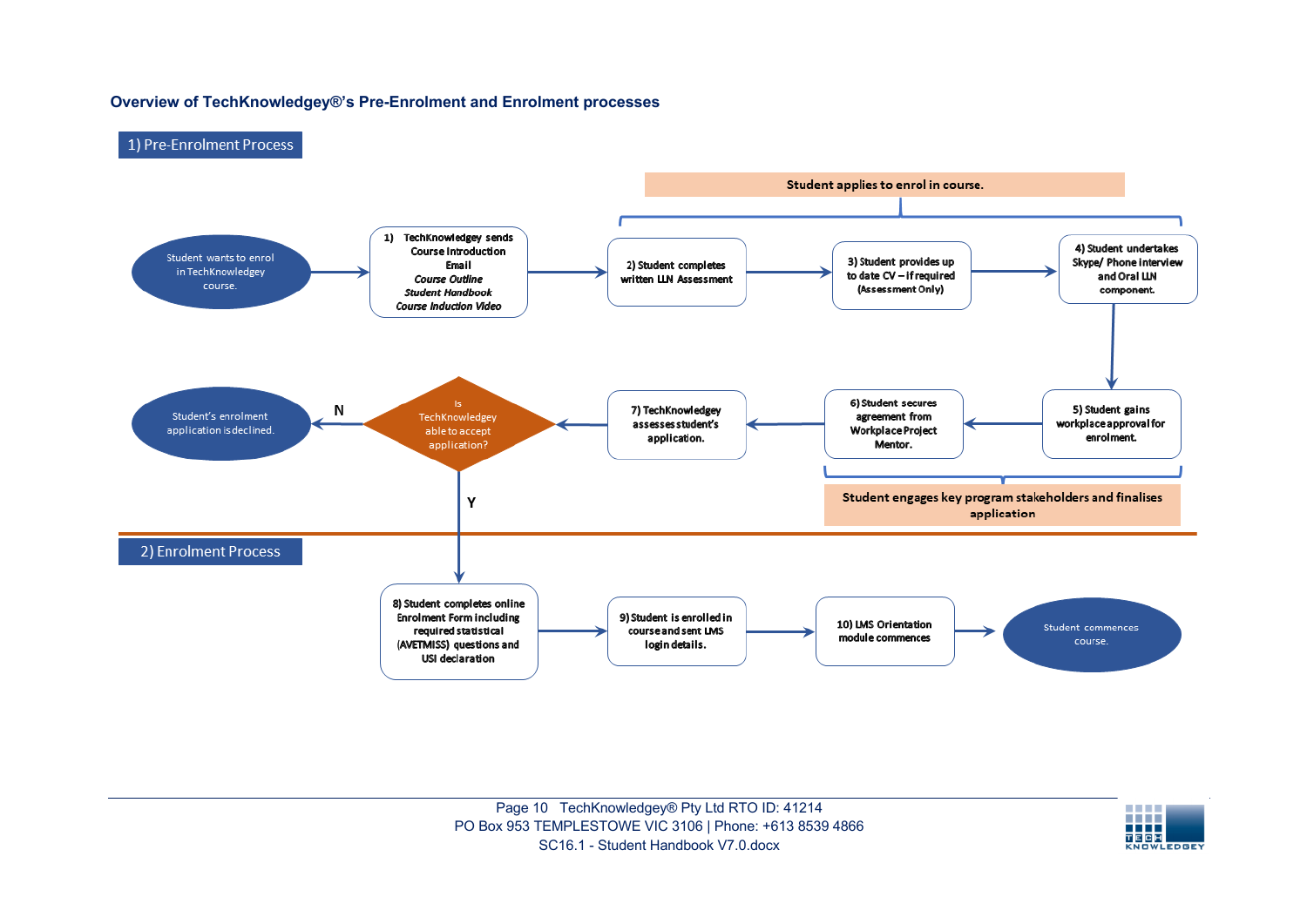### **Pre-Enrolment and Enrolment in detail**

The flowchart above provides an overview of TechKnowledgey®'s Pre-Enrolment and Enrolment processes. In this section, we will look these steps in more detail.

### **1) TechKnowledgey® sends Course Introduction email**

The course introduction email includes a number of attachments that explain the course objectives, content, method of delivery, support provided as well as key policies and procedures that relate to each nationally recognised training enrolment.

It is important that students review the information provided prior to proceeding.

#### **2) Student completes written part of the LLN Assessment**

The second step in applying to enrol in a TechKnowledgey® accredited course is to complete a Learning, Literacy and Numeracy (LLN) Assessment.

The LLN Assessment helps TechKnowledgey® to determine:

- whether the course is suitable to the student's current language, literacy and numeracy level; and
- any other needs for support which the student may require throughout the course.

### **3) Student provides CV (Only for 'Assessment Only' courses)**

When applying for an 'Assessment Only' course – where no training is incorporated into the course – prospective students are required to undertake two additional Pre-Enrolment steps:

- providing a current *Curriculum Vitae* (CV); and
- undertaking a Skype/ phone interview.

The purpose of these two steps is to gather information, which will allow TechKnowledgey® to make a decision as to whether the student is a suitable candidate for the 'Assessment Only' course, taking into account the following factors:

- the relevance of the student's current role to the course and the qualification;
- whether the student has sufficient experience in roles directly related to the subject matter of the qualification, to proceed directly to summative assessments, without the need for training; and
- any previous formal training the student has undertaken in the subject area (where relevant).

These two steps are not required of students, who are applying for TechKnowledgey®'s 'Full' courses.

On submitting their CV, the student declares that all information provided within it is current and accurate.

Upon receiving the CV submission, TechKnowledgey®'s assessor:

- evaluates the information provided;
- makes notes on the extent to which it addresses the factors listed above, regarding suitability of the student for the 'Assessment Only' course; and
- notes any areas where follow-up questions or further information are required.

#### **4) Student undertakes Skype/ phone interview**

TechKnowledgey® will contact the student to arrange a skype or phone interview. These usually take 10-15 minutes to complete

The Skype/ phone interview provides an opportunity for TechKnowledgey® to:

- ensure the student has read and understood course information
- answer any questions the student has about the course

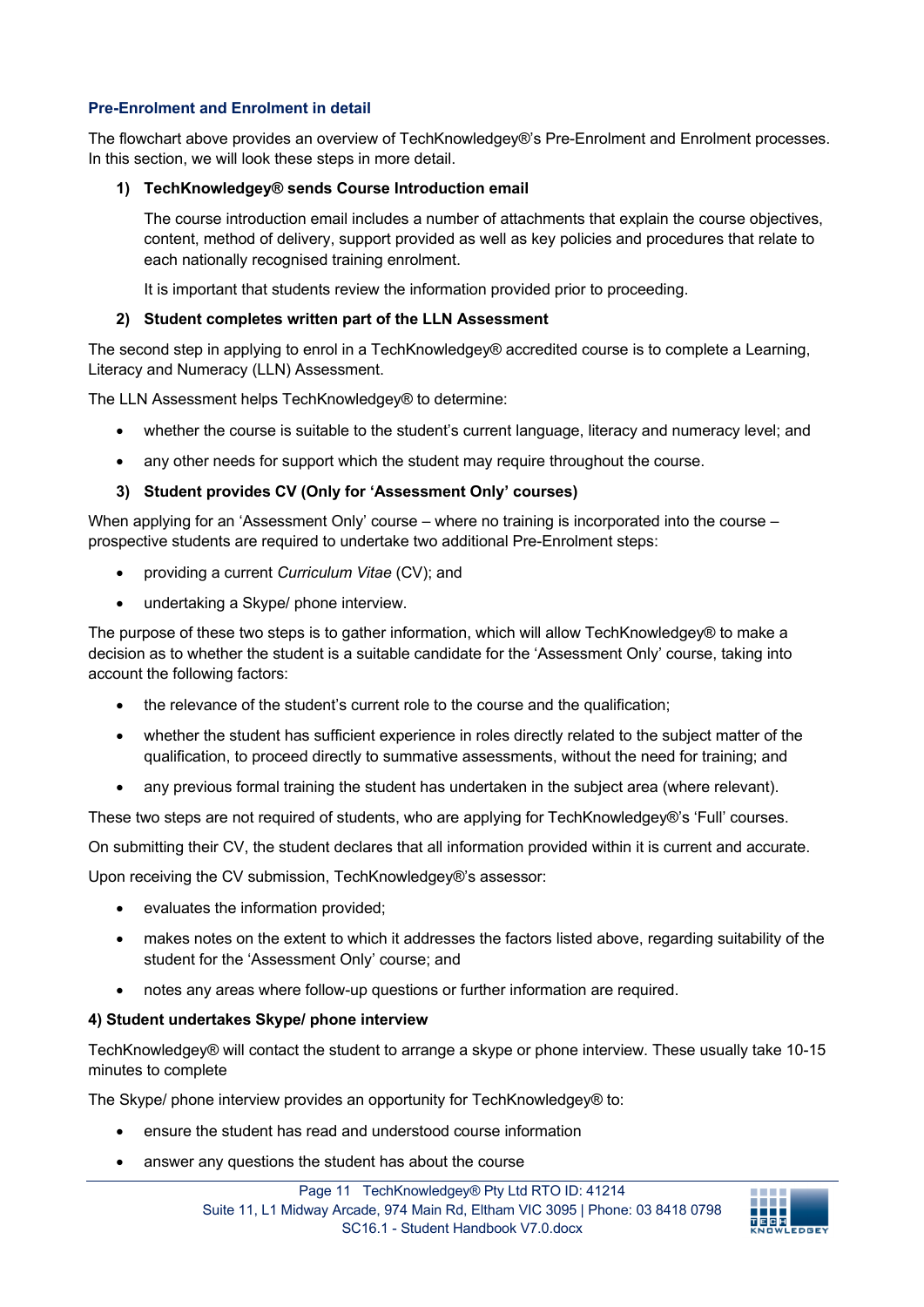- complete the oral communication section of the LLN (language, learning and numeracy assessment)
- ask the student a number of questions, concerning their prior workplace-based knowledge and experience with regard to the areas covered by the qualification;
- confirm the details provided in the student's CV submission;
- ask any follow up questions, or seek any additional information, as prompted by the prior review of the CV; and
- to finalise their notes regarding the suitability of the student for the course.
- discuss any possible support needs with the student to ensure a plan for support is provided if required.

### **5) Student gains workplace approval for enrolment**

All TechKnowledgey® courses are integrated with the workplace, for the paedogogical and client-commercial reasons outlined above. One particular aspect of this, is workplace-based assessment. As the student will prospectively be undertaking workplace-based assessment in the course, it is necessary to ensure prior to their enrolment that their employer:

- understands the structure and requirements of the course;
- understands the role and responsibilities of the student, the employer and Workplace Project Mentor under the course;
- confirms the relevance of the student's current role to the course and the qualification;
- confirms the suitability and availability of required workplace resources for the course; and
- commits to support the student and the Workplace Project Mentor, as they participate in workplacebased assessment.

TechKnowledgey®'s LMS makes available to the student all of the materials required, to fully inform the employer about the course, the:

- *Student Handbook*;
- *Course Information* document; and
- *Induction Session* presentation.

These three materials, plus the *Workplace Approval Form,* make up the 'Employer Information Documents'.

At this step, the student must:

1) Provide the Employer Information Documents to the Workplace Approver.

*The Workplace Approver must be an authorised representative of the employer. This person may be the student's manager, or another employee who is able to complete and sign the Workplace Approval Form on behalf of the employer.*

- 2) Once they have had an opportunity to review the Employer Information Documents, ask the Workplace Approver to complete and sign the *Workplace Approval Form*, where indicated.
- 3) Upload a .PDF copy of the signed *Workplace Approval Form* to TechKnowledgey®'s LMS.

### **6) Student secures agreement from Workplace Project Mentor**

Workplace-based assessment in TechKnowledgey®'s courses centres around undertaking an Action Learning Project. One of the student's key resources in completing the assessments generally – and the Action Learning Project in particular – is their nominated Workplace Project Mentor (WPM).

This step in the Pre-Enrolment process ensures that the WPM:

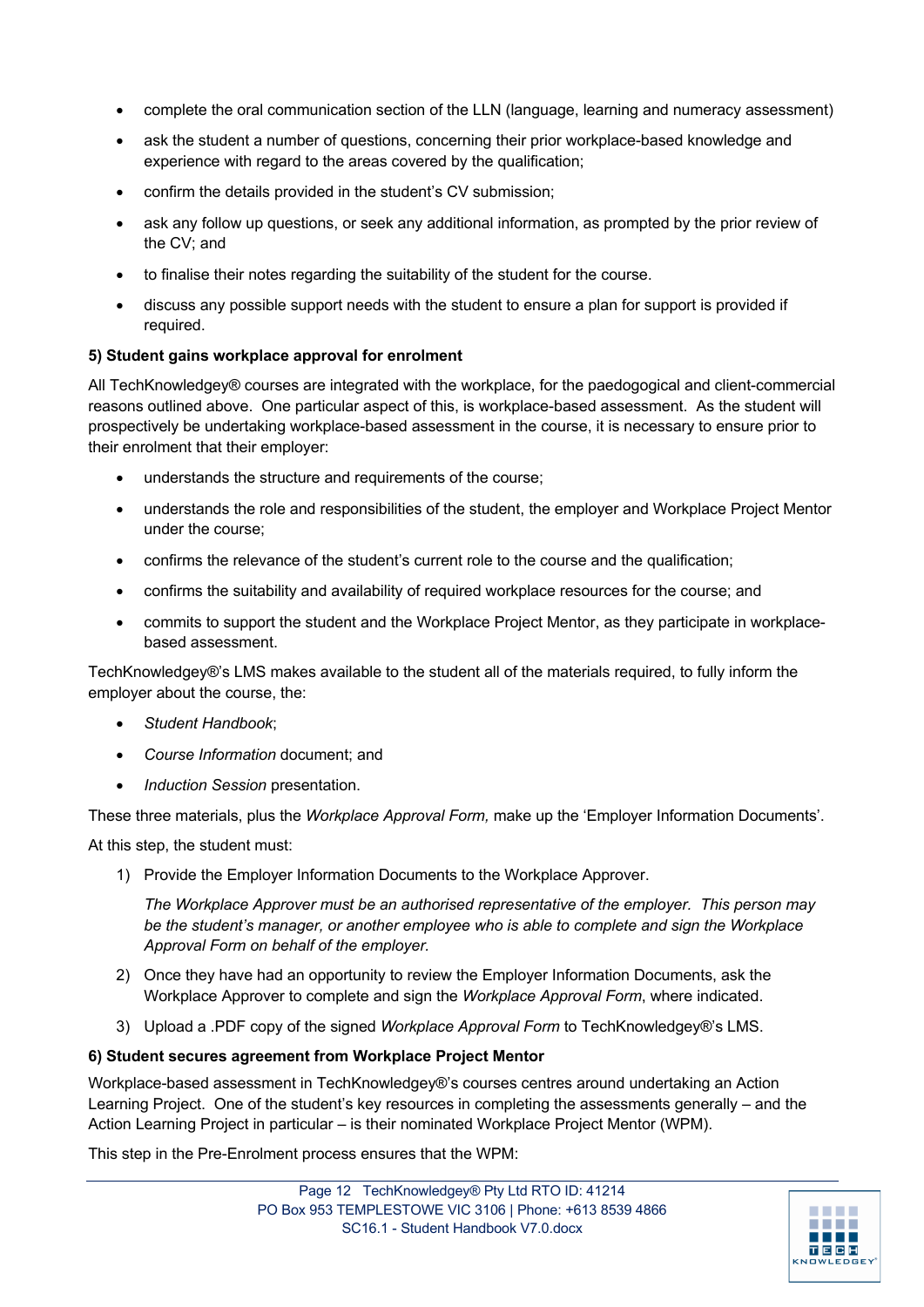- understands the overall structure and requirements of the course;
- is clear on the assessment requirements of the course, and specifically the requirements of the Action Learning Project;
- is aware of course dates, and the deadlines which the student is working towards;
- understands their role and responsibilities; and
- commits to support the student, as they undertake their assessments.

TechKnowledgey®'s LMS once again makes available to the student all of the materials required, to fully inform the WPM about the course, the:

- brief *Cover Letter*;
- *Course Information* document;
- course dates/ enrolment period;
- *Action Learning Project General Instructions*;
- *Overview of the Action Learning Model*;
- *Performance Evidence Assessment Tool (PEAT) Instructions*;
- *Third Party Observation Report Instructions and Forms*; and
- *Workplace Project Mentor Briefing Session* presentation.

These eight materials, plus the *Workplace Project Mentor Agreement Form,* make up the 'WPM Information Documents'.

At this step, the student must:

1) Select a colleague at their workplace, to act as their WPM

*The nominated WPM may be the student's manager or another colleague who has workplace*  experience in project delivery, is willing and able to support the student as they undertake their *workplace-based assessments, and is able to complete and sign Third Party Observation Reports.*

- 2) Provide the WPM Information Documents to the selected WPM.
- 3) Once they have had an opportunity to review the WPM Information Documents, ask the WPM to complete and sign the *Workplace Project Mentor Agreement Form*, where indicated.
- 4) Upload a .PDF copy of the signed *Workplace Project Mentor Agreement Form* to TechKnowledgey®'s LMS.

### **7) TechKnowledgey® assesses student's application**

Following submission of the completed and signed *Workplace Project Mentor Agreement Form*, TechKnowledgey® will assess the student's application to enrol in the course. This assessment will be conducted by a TechKnowledgey® trainer or assessor, and will take account of all of the Pre-Enrolment steps undertaken by the student.

The application will be approved, and the Enrolment Process will commence, where it has been established that the student:

- has completed year 12 or equivalent;
- is over the age of 18;
- is capable and has a suitable level of language, literacy and numeracy to complete the course requirements, with or without the additional support which TechKnowledgey® is able to provide;

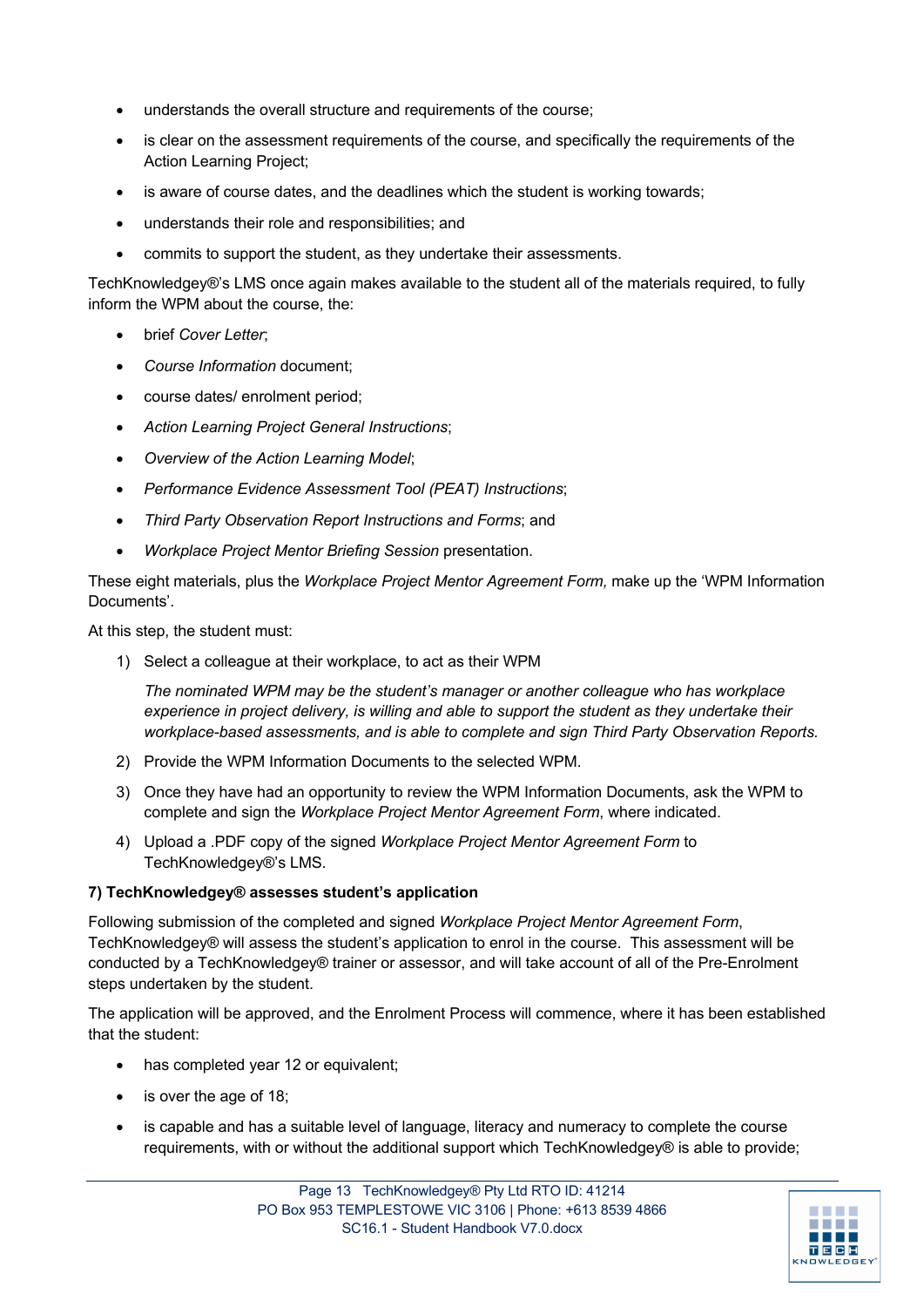- is capable of proceeding directly to the summative assessments, without the need for training ('Assessment Only' courses only);
- currently occupies a role relevant to the course, and the subject-area of the qualification;
- is currently employed at a workplace suitable for undertaking the assessments, and where the required resources are available;
- has received the employer's commitment to support the student and the WPM throughout the duration of the course; and
- has received the WPM's commitment to support the student in completing the workplace-based assessments.

#### **8) Student completes online Enrolment Form**

When a student wishes to enrol in an accredited course offered by TechKnowledgey®, the first step is to complete an *Enrolment Form*, online via our Learning Management System (LMS).

When completing the *Enrolment Form*, the student:

- declares that they have read and understood the *Student Handbook* and the relevant *Course Information* document (which are provided on the relevant course page on TechKnowledgey®'s website);
- agrees that, should their course application be accepted by TechKnowledgey®, they will be bound by the terms and conditions contained within the *Enrolment Form*, the *Student Handbook* and the *Course Information* document; and
- agrees that, should their course application be accepted by TechKnowledgey®, they will be bound by all of the course obligations contained within the *Enrolment Form*, the *Student Handbook* and the *Course Information* document.

In completing the *Erolment Form* the student provides to TechKnowledgey®:

- personal information which (should the student's application be successful), will be useful for
	- o AVETMISS reporting to the National Centre for Vocational Education Research (NCVER),
	- o administering the student's enrolment in the course and
	- $\circ$  determining whether the student has any individual needs requiring additional support for the purpose of completing the course.
- their Unique Student Identifier (USI) or evidence of exemption

Further information is provided below on:

- AVETMISS data;
- the USI:
- TechKnowledgey®'s support services; and
- our *Privacy Policy*.

#### **9) Student undertakes LMS Orientation module**

Once the student's application has been approved, they will be required to undertake the LMS orientation module before they commence the rest of the course.

This module is designed to make sure that new students quickly learn how to:

use and navigate the LMS,

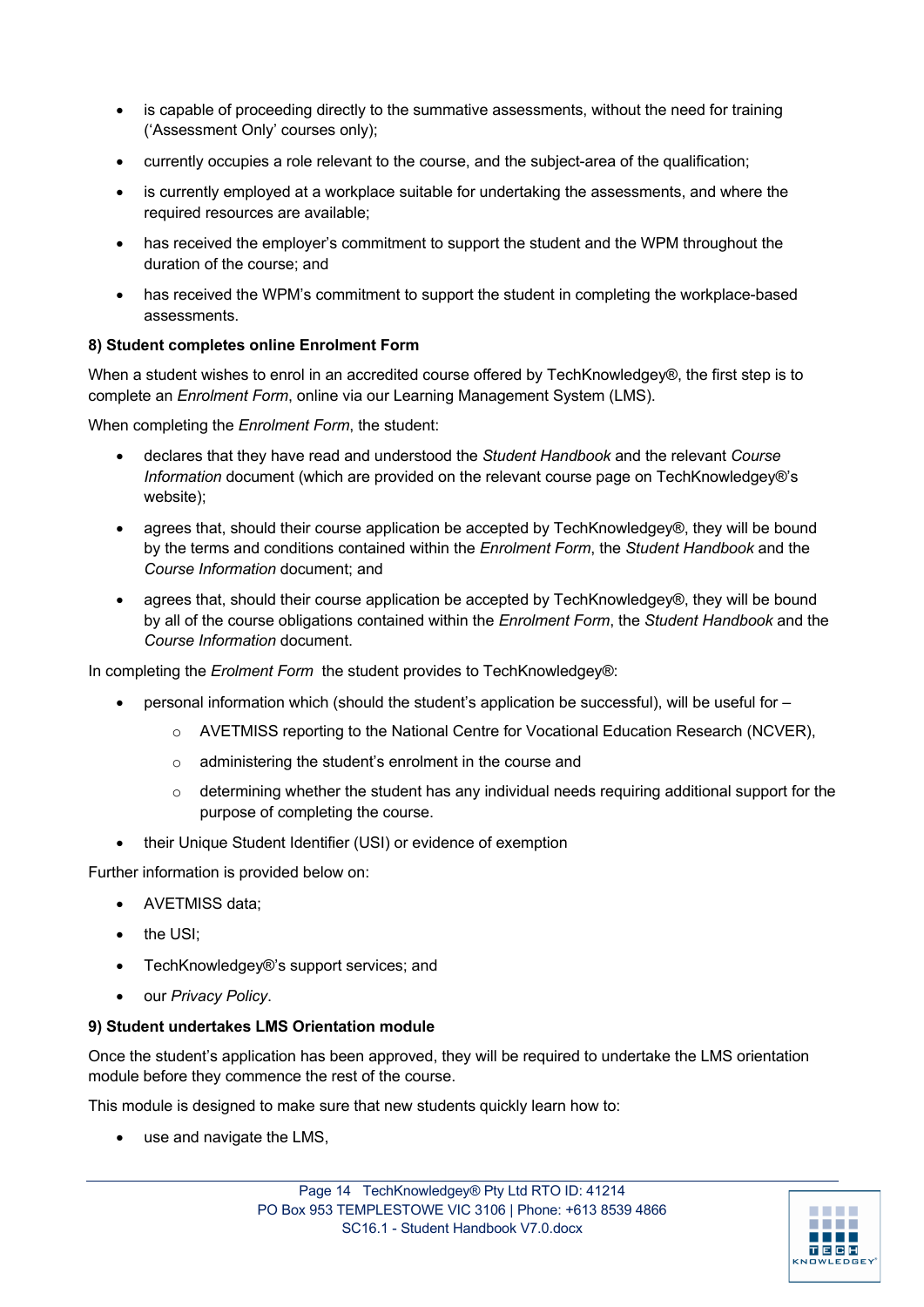- access support as needed
- access assessments for each unit
- upload assessment evidence
- see their own course progress
- contact their trainer/assessor

#### **10) Student is enrolled in course**

At the successful conclusion of the Induction Briefing, the student will be enrolled in the course, and gain immediate access to the course learning and assessment materials hosted on TechKnowledgey®'s LMS.

# **AVETMISS Data**

AVETMISS stands for the Australian Vocational Education and Training Management Information Statistical Standard. It is a national data standard which ensures the consistency and accuracy of vocational education and training (VET) information and covers the national VET data collections:

- the National VET Provider Collection
- the National Apprentice and Trainee Collection
- the National VET in Schools Collection
- the National VET Financial Data Collection.<sup>2</sup>

Registered Training Organisations (RTOs) are required to collect AVETMISS data for each student enrolling in an accredited course offered by that RTO. RTOs must report all of the AVETMISS data which they have collected on an annual basis, to the National Centre for Vocational Education Research (NCVER).

# **Unique Student Identifier (USI)**

A Unique Student Identifier (USI) is a reference number made up of numbers and letters that creates a lifetime, secure online record of the nationally recognized training completed by an individual. Under the *Student Identifiers Act 2014* (Cth), all RTOs must ensure they have a valid USI for any student who enrols in nationally recognised training from 2015.

The USI will make it easier for you to find and collate your VET achievements into a single authenticated transcript and will also ensure that your VET records are not lost.

As part of the Pre-Enrolment process, you must supply us with your USI.

In the event that you do not yet have a USI, or have forgotten your USI, the online course *Enrolment Form* contains instructions and a link to the Australian Government USI website (www.usi.gov.au/Students/Pages/default.aspx), where you can apply for a new USI, or retrieve your current USI.

In the event that you are unable to create your own USI, or to retrieve your current USI, you must contact TechKnowledgey® prior to completing your *Enrolment Form*, advising us that you would like TechKnowledgey® to create a new USI, or retrieve a current USI for you. Upon receiving this request, we will send out a *USI Authority* form for you to complete and return, authorising TechKnowledgey® to complete this task for you. Once we have sent out your USI to you, you will be able to proceed to completing the *Enrolment Form*.



*<sup>2</sup>* National Centre for Vocational Education Research, 2017, 'What is AVETMISS?' viewed 28 December 2017, <https://www.ncver.edu.au/support/topics/avetmiss/what-is-avetmiss>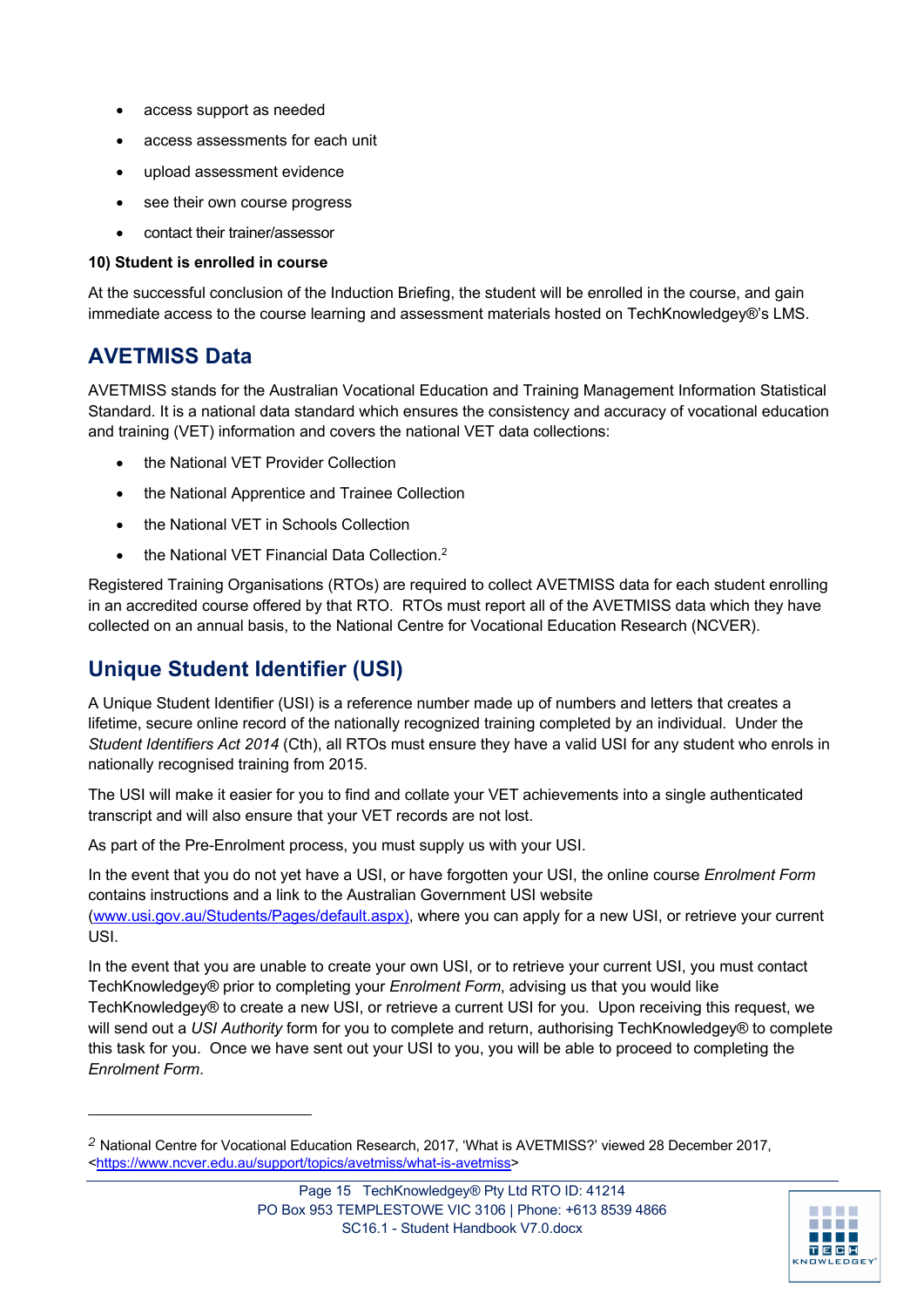We are unable to issue a qualification or a statement of attainment unless we have a valid USI or an individual exemption from the Student Identifiers Registrar.

For information about individual exemptions please review this webpage: https://www.usi.gov.au/trainingorganisations/training-organisation-requirements/exemptions-individuals/how-apply

# **Victorian Student Numbers (VSNs)**

The Victorian Student Number (VSN) is a student identification number that is assigned by the Department of Education and Training to all students in government and non-government schools, and students in Vocational Education and Training Providers. The number, which is unique to each student, will be used as a key identifier on a student's records, and will remain with the student throughout his or her education, until reaching the age of 25. The VSN is nine digits long, randomly assigned, and tied to identifying information about the student (name, gender, date of birth).

The introduction of the VSN will provide the capability to accurately detect patterns of student movement through, and departure from, the Victorian education and training system. It will greatly improve the collection and analysis of timely and accurate data about education in Victoria.

More information about VSNs is available here

https://www.vcaa.vic.edu.au/Documents/vsn/information\_for\_student.pdf

# **Credits**

A credit is formal recognition of the previous studies you have completed for the purpose of reducing the units or modules that you are required to complete in the course you are enrolled in with us.

TechKnowledgey's 'SC12: Credit Policy & Procedure' is available for your reference, through our website.

TechKnowledgey® can grant you credit towards your course for units of competency or modules that you have already completed with another RTO or authorised issuing organisation. We can also grant you Credit for subjects or units you have completed where equivalence can be established between the unit/ module in your course, and the subject or unit you have completed.

There is no charge to apply for Credit.

To apply, please fill in the *Credit Enrolment Form* and submit it to learning@TechKnowledgey®.edu.au, prior to undertaking the Pre-Enrolment Process, above. You can apply for Credit at any time. However, it is best that you do so prior to Pre-Enrolment, so that Credits are known up front, and you are not required to do any work that you otherwise may not have needed to do, at commencement of your course.

Make sure you either attach certified copies of transcripts from your previous study, or provide us with access to your USI transcript (instructions are here: https://www.usi.gov.au/students/create-your-usi/give-your-usi-yourtraining-organisation*).* In some cases we may ask for additional information about the subject or unit you previously studied so we can determine equivalence. Your Credit Application may be returned to you if you do not provide the required information.

In some cases, Credits may lead to a reduction in the course fees as there is less work involved in offering your course. The Fee Payer for your course will be notified in writing if any reduction will apply.

You will be advised in writing of the outcome of your Credit Application.

# **Recognition of Prior Learning**

### **The RPL Process**

Recognition of Prior Learning (RPL) is a process where skills and knowledge that you have gained through work and life experience and other unrecognised training can be formally recognised.

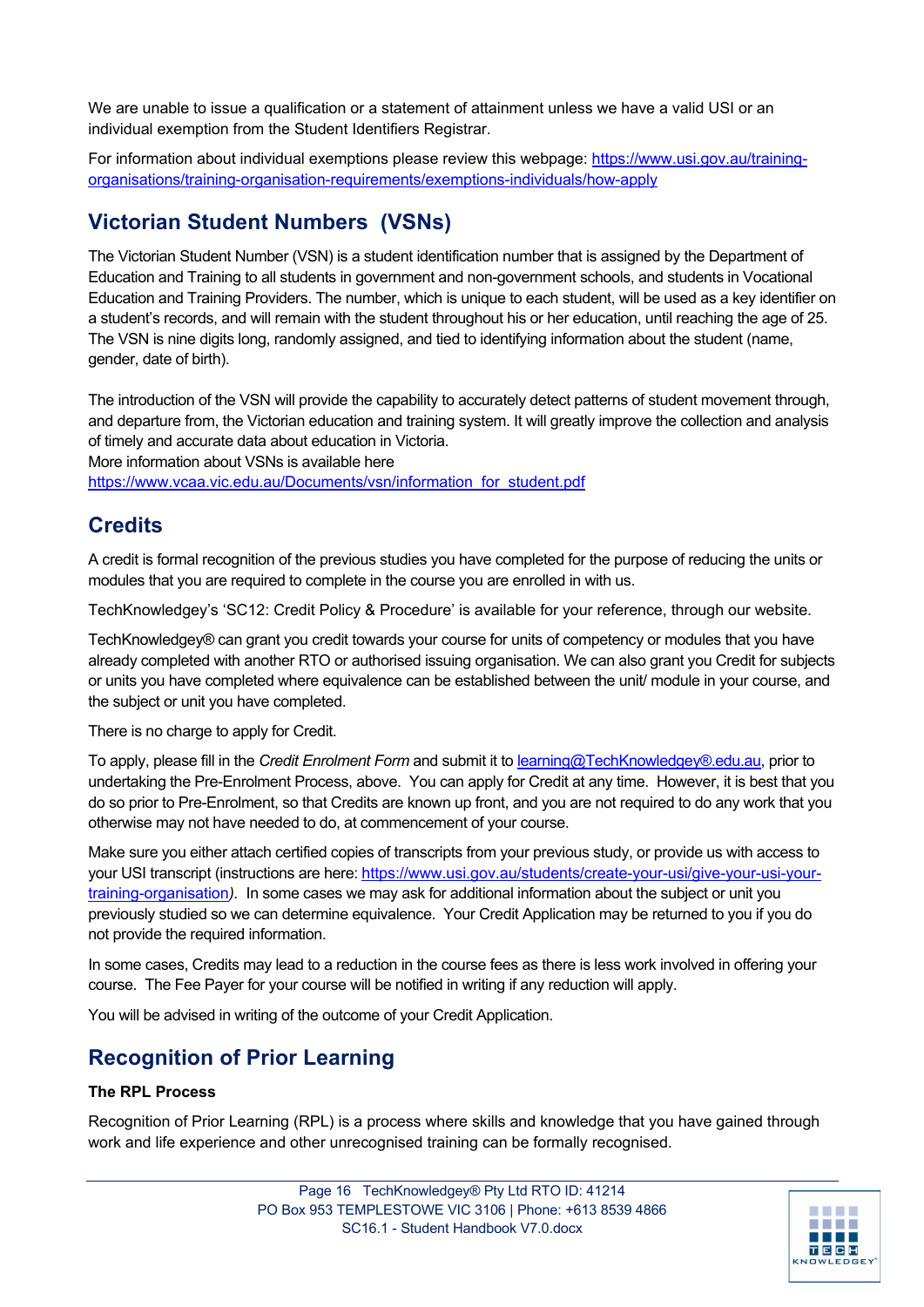All TechKnowledgey® students are offered the opportunity to participate in RPL upon application. RPL is recommended as an option where individuals have been working in a relevant job role for at least 2 years.

An 'Assessment Only' pathway is used for RPL.

A streamlined RPL process has been developed, including the following steps:

- 1. The student expresses their interest in RPL, and discusses their suitability with TechKnowledgey®.
- 2. The student formally applies for RPL.
- 3. The student provides a current copy of their *Curriculum Vitae* (CV), allowing TechKnowledgey® to evaluate the student's ability to proceed directly to summative assessments, without the need for formal training, including the following factors –
	- the relevance of the student's current role to the course and the qualification;
	- whether the student has sufficient experience in roles directly related to the subject matter of the qualification; and
	- any previous formal training the student has undertaken in the subject area (where relevant).
- 4. The student undertakes a short (10-15 minute) Skype/ phone interview, to verify the information provided in the CV submission, and to ask any follow-up questions required.
- 5. The application is reviewed for suitability by a TechKnowledgey® trainer/ assessor.
- 6. If suitability is confirmed, the student is enrolled in the 'Assessment Only' pathway.
- 7. Feedback is collected from each student in relation to the RPL process.

Fees applicable for RPL are as follows:

- \$100.00 Application fee, upon submitting RPL Enrolment Form; and
- \$350.00 per unit of competency to complete the RPL process.

Your RPL fees will be calculated based on the number of units you are applying for, and there is also an application fee for each application. So, please ensure you apply for all of your intended units together, to avoid multiple application fees.

If you are applying for some units by RPL and the remainder by normal training and assessment, your fees will be adjusted on a pro-rata basis for the number of units.

#### **RPL Tools**

There are three tools used to form assessment decisions for each RPL enrolment. They are the:

- RPL Enrolment Form;
- Current Copy of Student's CV; and
- The Skype/ Phone Interview.

Upon RPL enrolment into a qualification, assessments of the student's competency in the various units comprising the qualification are subsequently made using the tools and processes described in the 'Assessment Arrangements' section above.

For more information about submitting an application for RPL, conta*c*t our head office.

## **Course location**

Details about training locations for face-to-face components of your course will be confirmed once your application has been accepted.

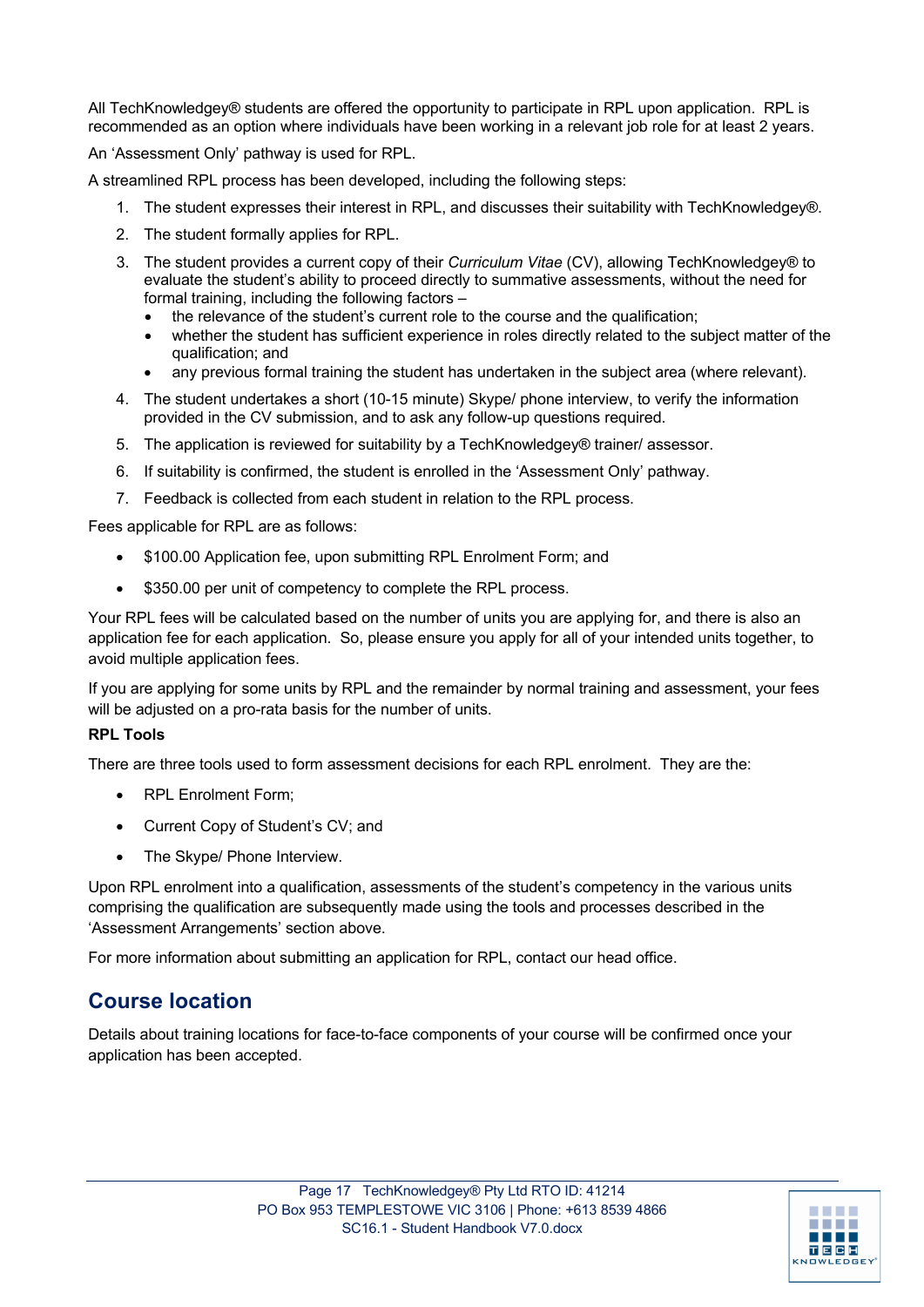# **Student code of conduct**

### **Student Rights**

All students have the right to:

- Be treated fairly and with respect by all students and staff.
- Learn in a supportive environment which is free from harassment, discrimination and victimisation.
- Learn in a healthy and safe environment where the risks to personal health and safety are minimised.
- Have their personal details and records kept private and secure according to our Privacy Policy.
- Access the information TechKnowledgey® holds about them.
- Have their complaints and appeals dealt with fairly, promptly, confidentially and without retribution.
- Make appeals about procedural and assessment decisions.
- Receive training, assessment and support services that meet their individual needs.
- Be given clear and accurate information about their course, training and assessment arrangements and their progress.
- Access the support they need to effectively participate in their training course.
- Provide feedback to TechKnowledgey® on the client services, training, assessment and support services they receive.

TechKnowledgey's 'SC17: Access, Equity and Anti-Discrimination Policy' is available for your reference, through our website.

#### **Students' responsibilities**

All students, throughout their training and involvement with, TechKnowledgey®, are expected to:

- Treat all people with fairness and respect and not do anything that could offend, embarrass or threaten others.
- Not harass, victimise, discriminate against or disrupt others.
- Treat all others and their property with respect.
- Respect the opinions and backgrounds of others.
- Follow all safety policies and procedures as directed by staff.
- Report any perceived safety risks as they become known.
- Not bring into any premises being used for training purposes, any articles or items that may threaten the safety of self or others.
- Notify us if any of their personal or contact details change.
- Provide relevant and accurate information to TechKnowledgey® in a timely manner.
- Approach their course with due personal commitment and integrity.
- Complete all assessment tasks, learning activities and assignments honestly and without plagiarism or infringing on Copyright.
- Hand in all assessment tasks, assignments and other evidence of their work with a completed and signed cover sheet.
- Make regular contact with their Trainer/Assessor.
- Prepare appropriately for all assessment tasks, visits and training sessions.
- Notify TechKnowledgey® if any difficulties arise as part of their involvement in the course.
- Notify TechKnowledgey® if they are unable to attend a training session for any reason at least 2 days prior to the commencement of the activity.

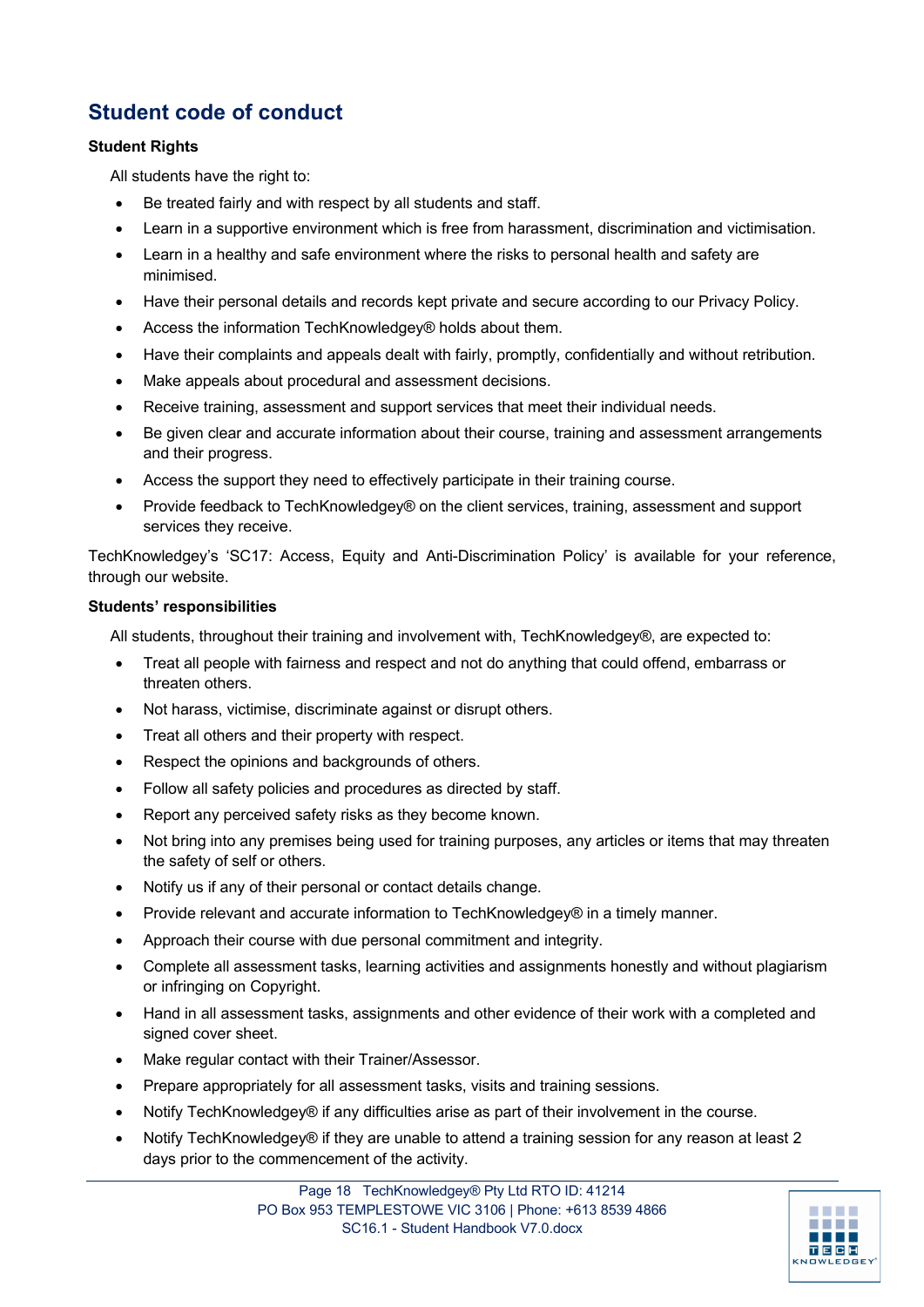Make payments for their training within agreed timeframes, where relevant.

If you do not follow the above conduct requirements and housekeeping rules, you may be subject to disciplinary action such as suspension or a requirement to follow a disciplinary action plan.

# **Course expectations and requirements**

The training and assessment offered by TechKnowledgey® focuses on providing you with knowledge and skills required to the standard of performance required in the workplace. This is known as competencybased training and assessment. Each of the components of your course is a 'unit of competency'. You may either be studying one or a few units of competency or a set of units that make up a total qualification. Each unit of competency is linked to specific skills and knowledge required in the workplace.

Our Course Information includes the details of how we deliver the training to you, as well as the assessment methods that will be used to assess whether you have reached the required standard of performance. Assessment methods vary from course to course, but usually include written questions, projects, written assignments, and practical observations.

# **Attendance requirements**

If you are enrolled in a class-based course, you are required to attend all training sessions allocated to you, as notified at enrolment. Proof of your attendance at training sessions will be gained through your signature on the relevant *Training Attendance Register*, or through the trainer's record of attendance at the session.

You will not be able to successfully complete your enrolment, without evidence of having attended all training sessions allocated to you in the enrolment.

Please notify your trainer at least 2 days prior to class, if you are unable to attend for some reason.

Following an absence from a training session, you will need to arrange a make-up session with TechKnowledgey®, at another date within your enrolment period. Subject to TechKnowledgey®'s discretion, make-up sessions are charged at TechKnowledgey®'s standard training rates.

## **Assessment arrangements**

At the beginning of each unit, you will receive detailed instructions regarding arrangements for assessment, through the Learning Management System (LMS).

At this time you will:

- Be provided with detailed assessment instructions for each task/ requirement, which include the criteria that you'll be assessed against.
- Be informed of relevant due dates or timing of assessments to be conducted.

Your trainer will go through all of the arrangements with you during Induction and you can ask them any questions you have at any stage of the course, either during the face-to-face training (where relevant) or by contacting them outside of class hours.

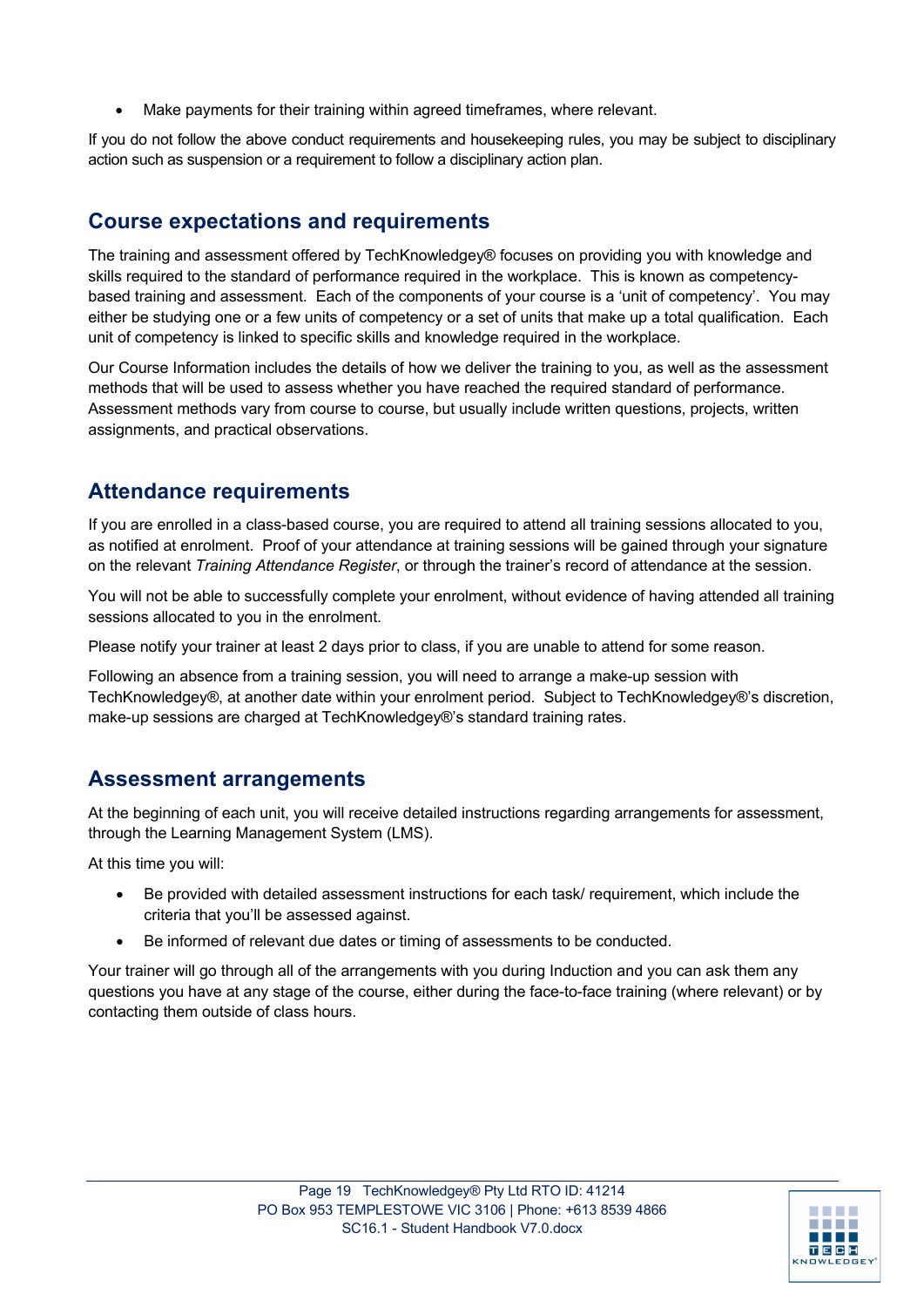### **Submitting your assessments**

You must submit written assessment tasks with a completed and signed Assessment Task Cover Sheet, if submitting in hard copy. The cover sheet asks you to make a declaration that the work is your own. Hard copy written tasks will not be accepted without a signed cover sheet.

Hard copy tasks can be submitted:

- To P.O. Box 953, Templestowe, VIC 3095 (we recommend registered mail); or
- to the trainer/ assessor at a face-to-face training session.

Assessment tasks can also be submitted electronically, via the LMS. When submitting electronically, no cover sheet is required.

You must keep a copy of all tasks that you submit, as we are not able to return copies (because we must keep them as evidence in your file). Additionally, we will not be held responsible for any items that go missing in the post. If this occurs, you will be asked to re-submit the work.

Written work will be marked within 30 days of receipt. Your assessor will provide you with written feedback and confirm the outcome of the task.

### **Assessment outcomes**

Each assessment task will be given an outcome of either Satisfactory (S) or Not Satisfactory (NS). You must complete all tasks for a unit satisfactorily to achieve an overall outcome of Competent (C) for a unit. If one or more of your tasks are assessed as Not Satisfactory, you will be given an overall outcome for the unit of Not Yet Competent (NYC). You can have 2 further attempts to complete the task and achieve a Satisfactory outcome. You will be given a timeframe for your resubmission and advised what you must include in your resubmission.

If, after the third attempt, you are still assessed as Not Satisfactory for a task, you will need to complete additional training and assessment to support you in achieving a Competent outcome. This will incur an additional Reassessment Fee as identified in the Fees and Refunds Policy (below).

### **Reasonable adjustment in assessment**

Some students may need modifications to assessments due to disability, illness or special considerations this is called reasonable adjustment.

Reasonable adjustment can involve:

- Making training and assessment resources and methods more accessible e.g. providing learner workbooks in an audio format or on different coloured paper.
- Adapting physical facilities, environment and/or equipment, e.g. setting up hearing loops.
- Making changes to the assessment arrangements, e.g. more time allowed for assessments.
- Making changes to the way evidence for assessment is gathered, e.g. written questions asked orally.

Please speak to your assessor if you think that you may need an adjustment made. Note these adjustments are made at the discretion of your assessor based on your identified needs.

TechKnowledgey's 'SC17: Access, Equity and Anti-Discrimination Policy' is available for your reference, through our website.

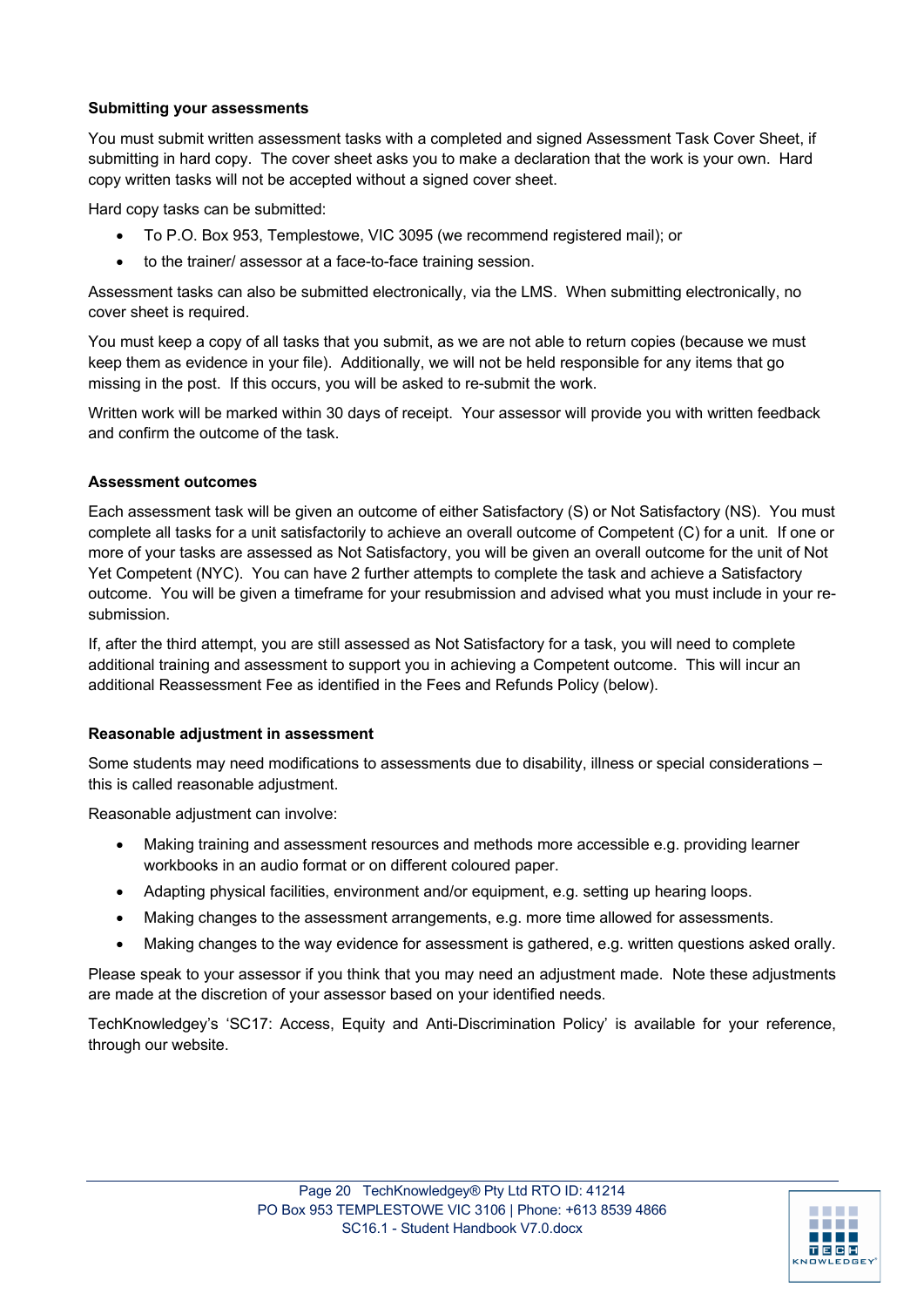#### **Appealing assessment decisions**

If you do not agree with any assessment decision, you can lodge an assessment appeal. Please refer to the Complaints and Appeals section in this handbook for information about how to lodge an appeal.

## **Course Extensions**

In cases where the enrolment period has ended, and the student has not yet completed all requirements for the course, they may apply for an extension to their enrolment period of 2 months or 6 months.

Applications for course extensions must be received at least 2 weeks prior to the course end date.

Students are advised to hand in their final assessments a month before their course end date to allow time for resubmissions if required.

Where TechKnowledgey® decides to grant the student's extension request, this will incur an additional Extension Fee as identified in the Fees and Refunds Policy (below).

The maximum number of extensions which may be granted to a student per enrolment is 3. If this is exhausted, students will be required to withdraw or re-enrol and new course fees will apply.

# **Student plagiarism, cheating and collusion**

TechKnowledgey® has a no tolerance policy for plagiarism, cheating and collusion. Students are expected to act with integrity at all times and only submit work that is their own or that has been appropriately referenced and includes acknowledgements of all resource materials used in the preparing the work.

When you submit your assessments, you will be required to sign a declaration that the work provided is your own and that you have not cheated or plagiarised the work or colluded with any other student(s).

If you are found to have plagiarised, cheated or colluded, you will be given an opportunity to respond to the allegations. If you are found to have plagiarised, cheated or colluded, we will be required to take disciplinary action which is likely to require you to complete the assessment again.

# **Support services**

We are committed to ensuring that you get all the support you need to be successful in your studies. You may not have studied for a while and or you might need help with study skills. You may also need assistance with skills such as reading, writing and maths.

TechKnowledgey's® 'SC18: Student and Learning Support Policy and Procedures' document is available for your reference, through our website.

The *Enrolment Form* and *Language, Literacy and Numeracy (LLN) Assessment* which you complete will help us to identify any support you may need. Based on the information you provide in your *Enrolment Form* and/ or the results of your *LLN Assessment*, we will contact you to discuss your support needs, should any such needs become apparent or be advised to us.

Your support needs can also be discussed during your course *Induction Briefing*.

TechKnowledgey's 'SC17: Access, Equity and Anti-Discrimination Policy' is available for your reference, through our website.

Our courses come with the following support services available to all students:

- Downloadable FAQ guides within your learning portal
- Assistance with any technical issues you may be having using the learning portal

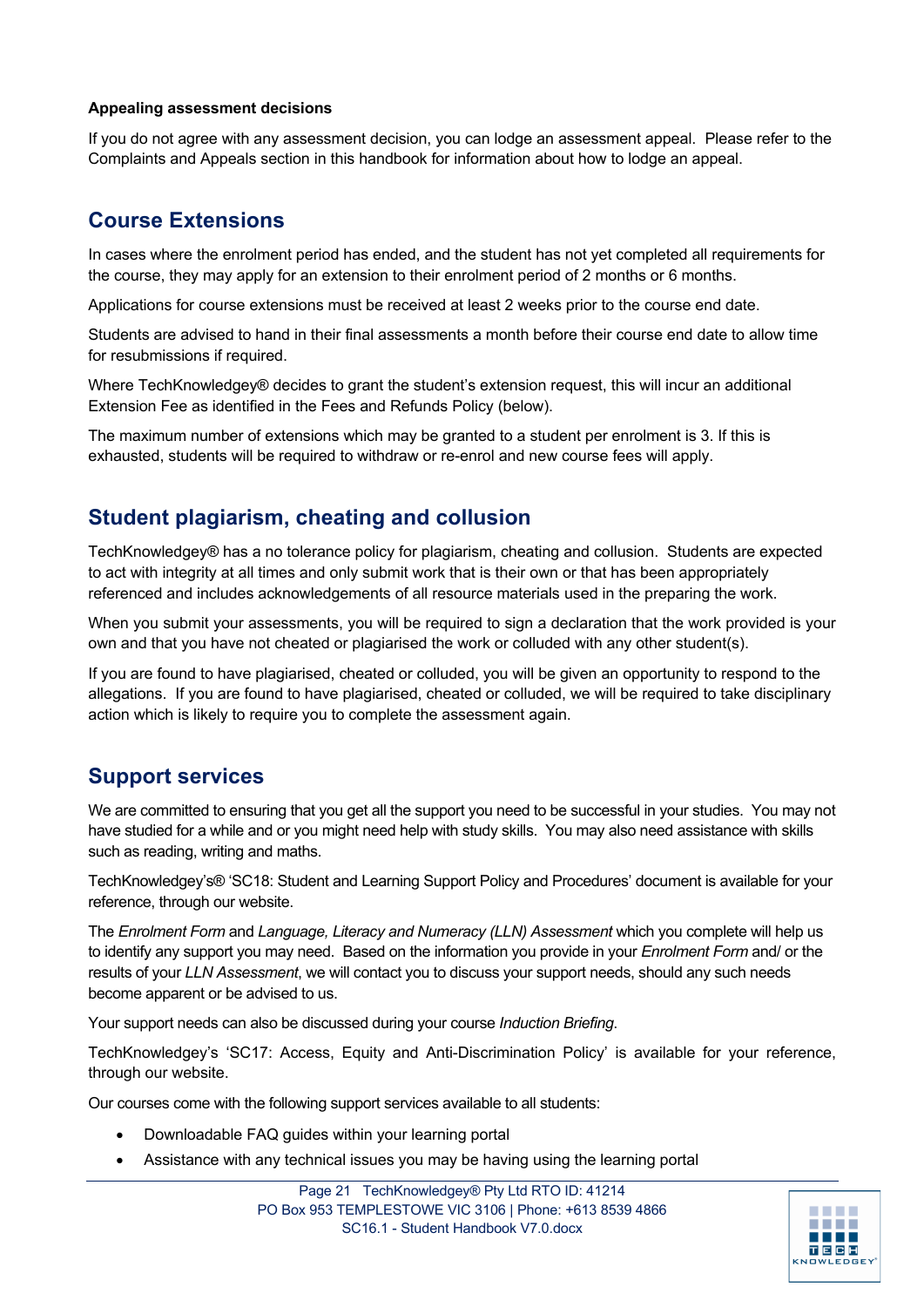- Videos to help understand assessment requirements
- Discussions with your workplace mentor in relation to working together to support you with your work and study goals
- One-to-one support from our trainers/ assessors, including providing you with their email contact details.
- Referral to relevant external services.
- Referral to specialist support services, for students with a disability.
- Referral to personal counselling services.

Contact us by calling: (03) 8539 4866 to discuss your support needs. Alternatively, you can speak to your trainer/ assessor confidentially during or following your induction session.

# **External Support Services**

For students requiring additional support with their studies, work or life, TechKnowledgey® provides the following referrals to community organisations, which may be able to assist you. Please note that some of these services may attract a fee, which is payable by you.

#### *Reading and Writing Hotline*

Telephone: 1300 655 506 Website: *https://www.readingwritinghotline.edu.au/*

For the price of a local call anywhere in Australia, the Hotline can provide you with advice and a referral to one of 1200 providers of courses in adult literacy and numeracy.

#### *Centrelink*

Telephone: 131021 Website: *https://www.servicesaustralia.gov.au/individuals/subjects/paymentsstudents-and-trainees*

If you are completing a full time course you may be eligible for benefits through Centrelink.

*The Victorian Equal Opportunity & Human Rights Commission*

Telephone: (03) 9281 7100 Website: https://www.humanrightscommission.vic.gov.au/

The Commission can resolve individual complaints about discrimination, sexual harassment and racial and religious vilification by offering a conciliation process that is confidential, impartial, free, and simple.

### *Legal Aid Victoria*

Telephone: 1800 677 402 Website: http://www.legalaid.vic.gov.au

Victoria Legal Aid helps people with their legal problems and focuses on helping and protecting the rights of socially and economically disadvantaged Victorians. It can provide assistance in the areas criminal law, family law and some civil law matters. Legal representation is subject to policy guidelines and means tests in most cases. They have lawyers in offices in most major metropolitan and country regions.

*Disability Rights Victoria*

Telephone: 1800 462 480

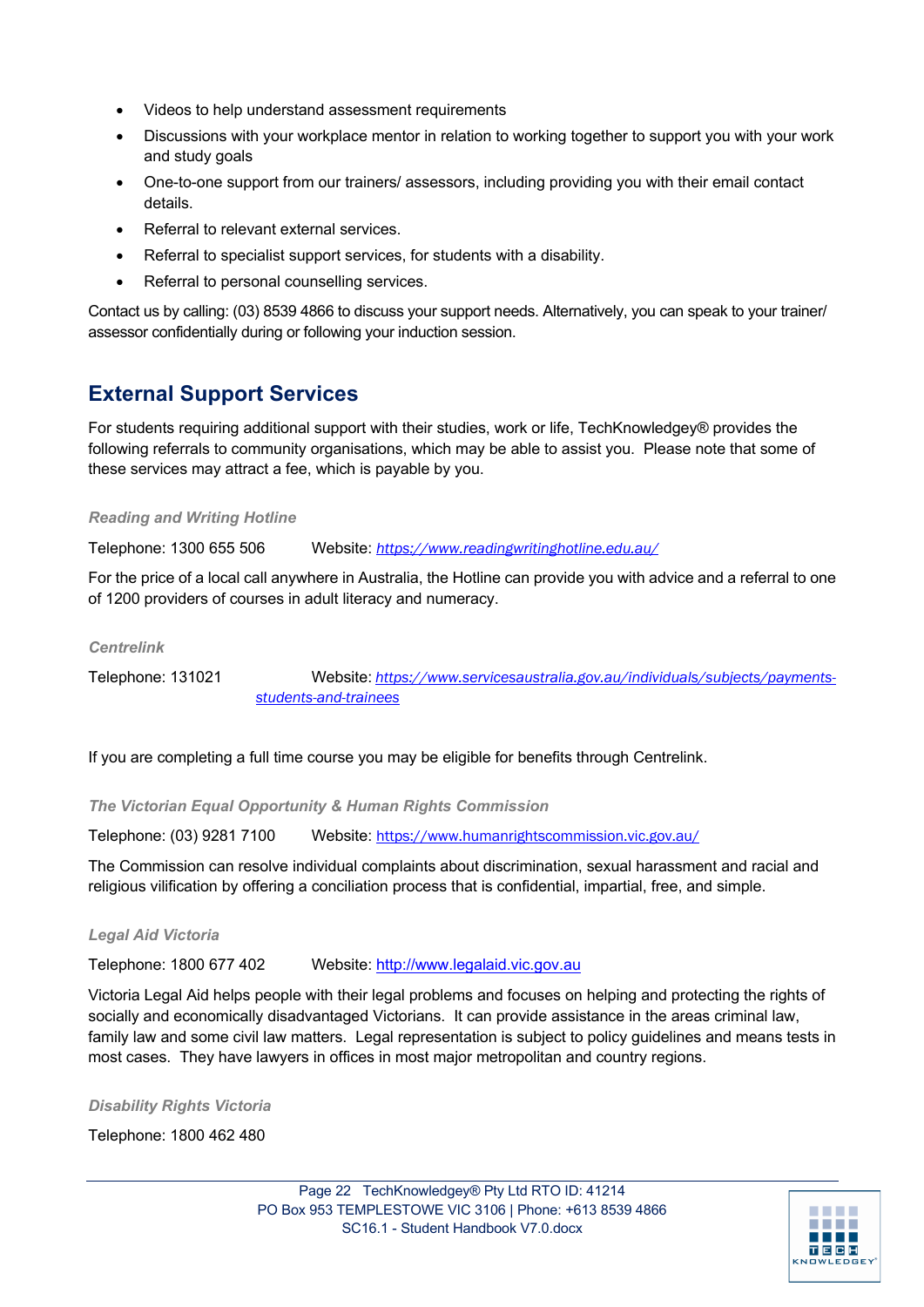Disability Rights Victoria is an advocacy organisation directed by people with a disability. They work with and on behalf of adults with a disability. They provide individual advocacy, information and support to people with a disability via our network of advocates located across Victoria. This support may include making representation on behalf of individuals with a disability, helping individuals to advocate for themselves or helping others to advocate for them.

#### *Lifeline*

Telephone: 13 11 14

Anyone can call Lifeline. The 13 11 14 service offers a counselling service that respects everyone's right to be heard, understood and cared for. They also provide information about other support services that are available in communities around Australia. If you feel that you might need telephone counselling, you can call about anything that might be troubling you.

#### *Fair Work Commission*

Telephone: 1300 799 675 Website: www.fwc.gov.au

Fair Work Australia is the national workplace relations tribunal. It is an independent body with power to carry out a range of functions relating to minimum wages, employment conditions, termination of employment and other workplace matters.

#### *Reach Out*

Website: www.reachout.com.au

Reach Out is a web-based service that inspires young people to help themselves through tough times, and find ways to boost their own mental health and wellbeing. Their aim is to improve young people's mental health and wellbeing by building skills and providing information, support and referrals in ways they know work for young people.

## **Your feedback**

Your feedback is important to us, and assists in ensuring that our services meet your needs. We use feedback from students and employers to contribute to our continuous improvement processes, so that we are always striving to do better.

All students and employers will be provided with an Australian Quality Training Framework (AQTF) Survey published by the National Centre for Vocational Education and Research (NCVER). Please help us by completing the surveys that are provided to you by your trainer/ assessor. These may be mailed or emailed to you from our office.

We also welcome feedback from you at any time by email, phone or via the LMS.

### **Access to your records**

You may access or obtain a copy of the records that TechKnowledgey® holds about you at any time. This includes personal information and records of participation and progress.

If you want to access or obtain a copy of records, you must make a request in writing to the Training Manager using the *Access to Records Request Form*, outlining which records you wish to access. There is no charge to access your records.

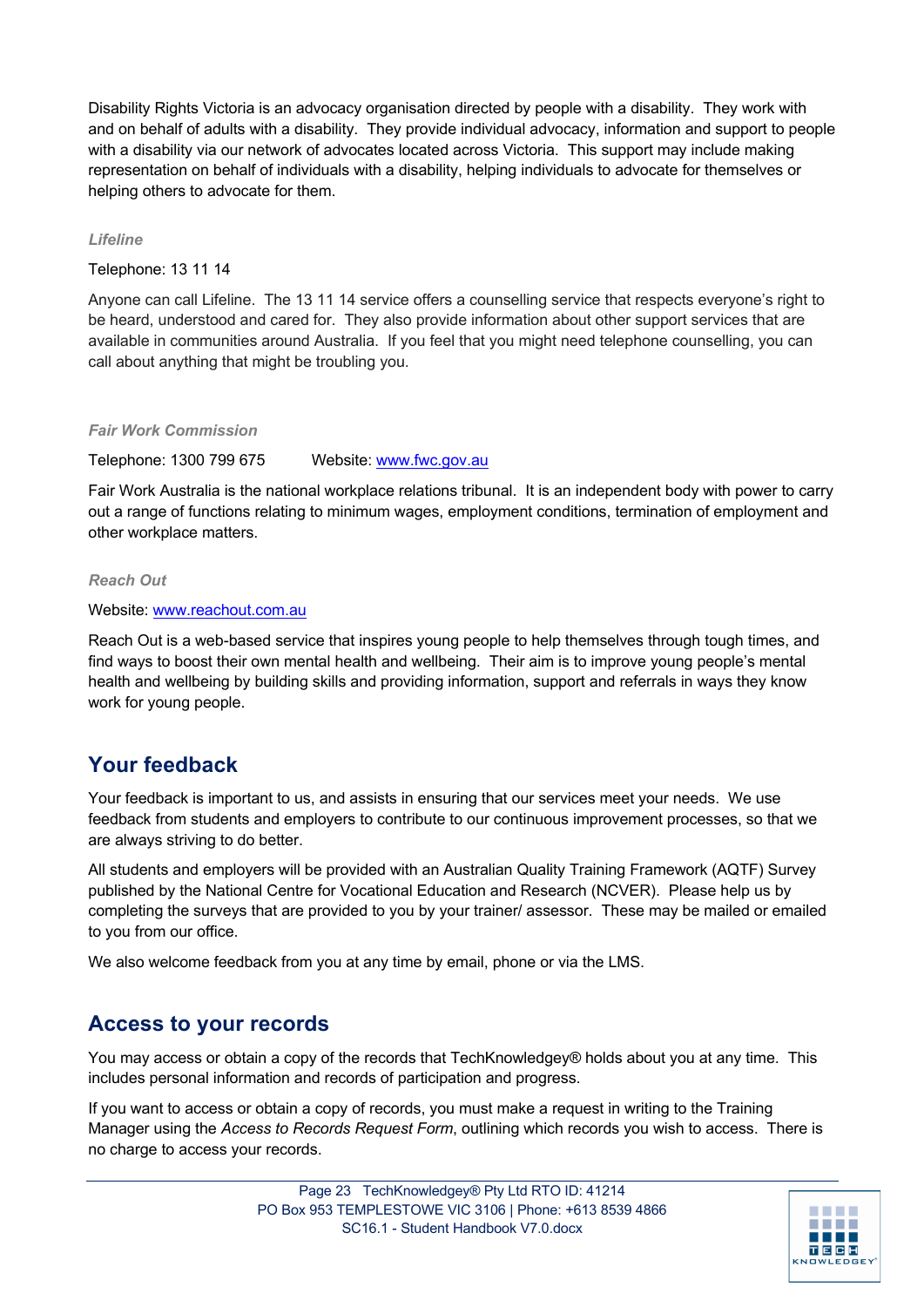Access to records may be provided by:

- making copies of the records held in a file;
- providing a time for you to review your file; or
- providing access to the online portal where some records about the course can be viewed.

#### **Amendment to records**

If a student considers the information that TechKnowledgey® holds about them to be incorrect, incomplete, out of date or misleading, they can request that the information be amended.

Where a record is found to be inaccurate, a correction will be made. Where a student requests that a record be amended because it is inaccurate but the record is found to be accurate, the details of the request for amendment will be noted on the record.

#### **Notifying you if things change**

As an RTO under the VET Quality Framework, we must notify you promptly if there are any changes to our RTO, the course, or the arrangements for training and assessment. Please make sure we always have your most current postal address, email address and mobile number on file, so that we can notify you of any changes if applicable.

Depending on the type of change, we may send a letter to your postal address, send you an email, or an SMS message.

You can let us know of any changes to your details by using the *Change of Details Form*.

## **Legislation and you**

As a student, you have both rights and responsibilities under applicable legislation.

### **Workplace Health and Safety**

Under the *Work Health and Safety Act 2011* (Cth), TechKnowledgey® must provide a safe environment for both staff and students, as well as providing information to staff and students in relation to health and safety and welfare. TechKnowledgey® has policies and procedures in place to ensure your safety, and on commencement of your course you will provided with information about health and safety.

As a student you also have a responsibility to follow instructions and rules, and to behave in ways that are safe and do not endanger the health and safety of others. Always ensure that you:

- Immediately report hazards to your trainer/ assessor.
- Seek assistance from a member of staff if you become ill or injured on-site.
- Only assist another person who is ill or injured if it is safe to do so. If you're not sure, call on a member of staff for assistance.
- Complete an incident report, as required.
- Ensure you are familiar with TechKnowledgey®'s emergency evacuation procedures and, in the case of an emergency, follow the instructions given to you.
- Do not leave bags or personal belongings lying around where someone else could trip over them.
- Do not smoke or drink alcohol on the premises.
- Observe basic hygiene practices such as hand washing before handling and eating food, and leaving toilets and wash basins clean and tidy, etc.

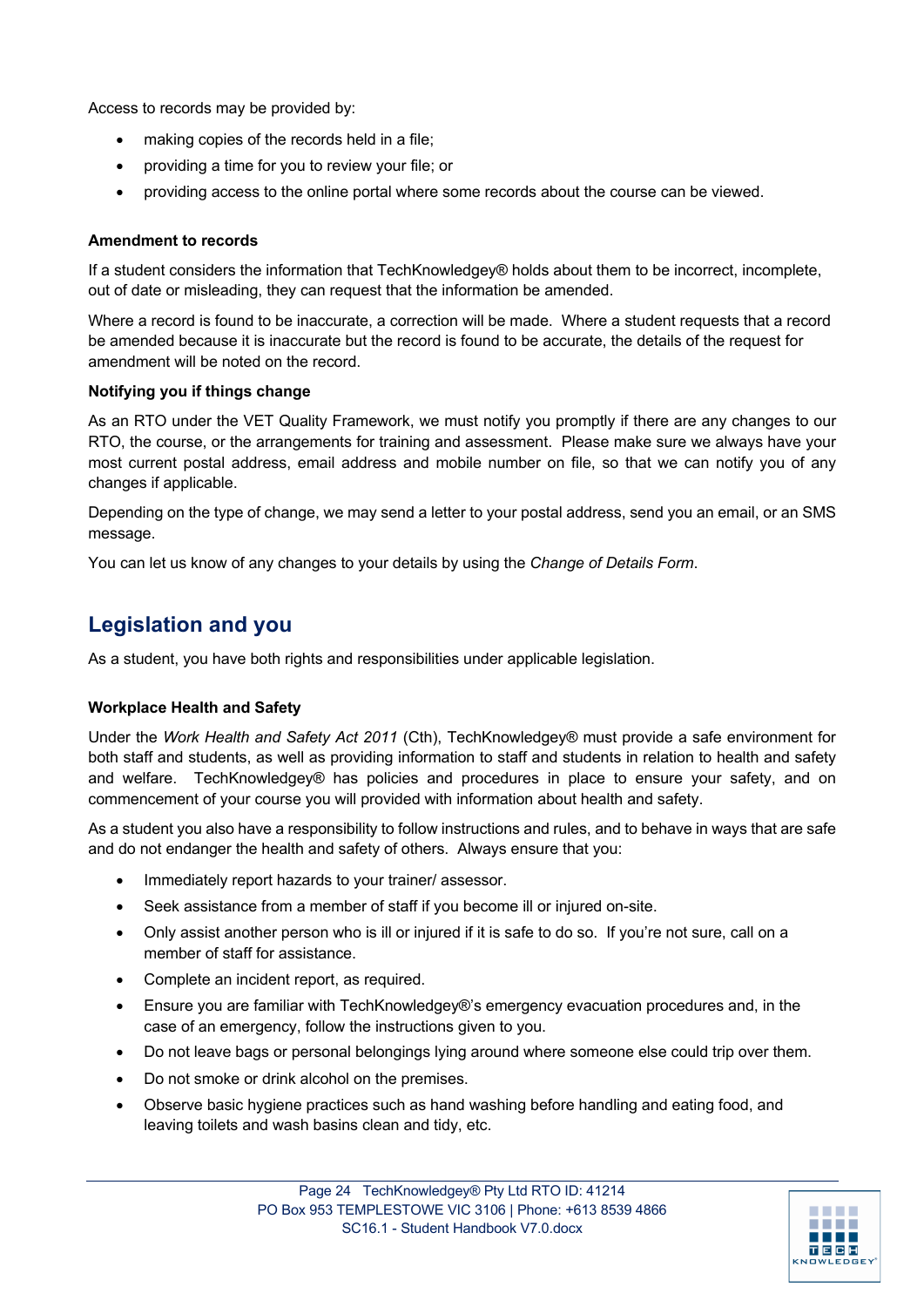### **Harassment, Victimisation or Bullying**

TechKnowledgey® is committed to providing all people with an environment free from all forms of harassment, victimisation and bullying. TechKnowledgey® will not tolerate any behaviour that harms, intimidates, threatens, victimises, offends, degrades or humiliates another person.

TechKnowledgey's 'SC17: Access, Equity and Anti-Discrimination Policy' is available for your reference, through our website.

Anti-discrimination law defines harassment as any form of behaviour that you do not want, that offends, humiliates or intimidates you and that creates a hostile environment. Examples of harassment are making fun of someone, spreading rumours, offensive jokes, ignoring someone, etc.

Victimisation is where a person is treated unfairly because they have made a discrimination complaint.

Bullying is verbal, physical, social or psychological abuse by a staff member or student. Bullying falls under health and safety legislation.

If you at any time feel that you are being harassed, victimised or bullied by a staff member or student, you should follow these steps:

- 1. Ideally, you should tell the person that you do not like the behaviour, and ask them to stop.
- 2. However, if you are not comfortable doing this, you should lodge a complaint as per TechKnowledgey®'s Complaints and Appeals Procedure, detailed in this Handbook.

### **Equal opportunity**

The principles and practices adopted by TechKnowledgey® aim to ensure, that current and prospective students, clients and other stakeholders are treated fairly and equitably in their dealings with TechKnowledgey®.

TechKnowledgey's 'SC17: Access, Equity and Anti-Discrimination Policy' is available for your reference, through our website.

All people will be treated courteously and expeditiously throughout the process of:

- 1. marketing and recruitment;
- 2. enrolment;
- 3. support and progression;
- 4. training and assessment; and
- 5. completion.

TechKnowledgey® provides equity in access to the level of training and support required by each student. All students are supported in a manner that enables them to achieve their full potential and success in their training outcomes. All students are provided with opportunities to develop and successfully gain skills, knowledge and experience through education and training.

### **National Vocational Education and Training Regulator Act 2011 (Cth)**

As a student in Australia's vocational education and training (VET) sector, you should expect high-quality training in your area of interest, leading to a qualification that improves your prospects of gaining the job you want or provides a pathway to further study.

As a Registered Training Organisation (RTO) registered with the Australian Skills Quality Authority, we are required to comply with the *National Vocational Education and Training Regulator Act 2011* (Cth) This

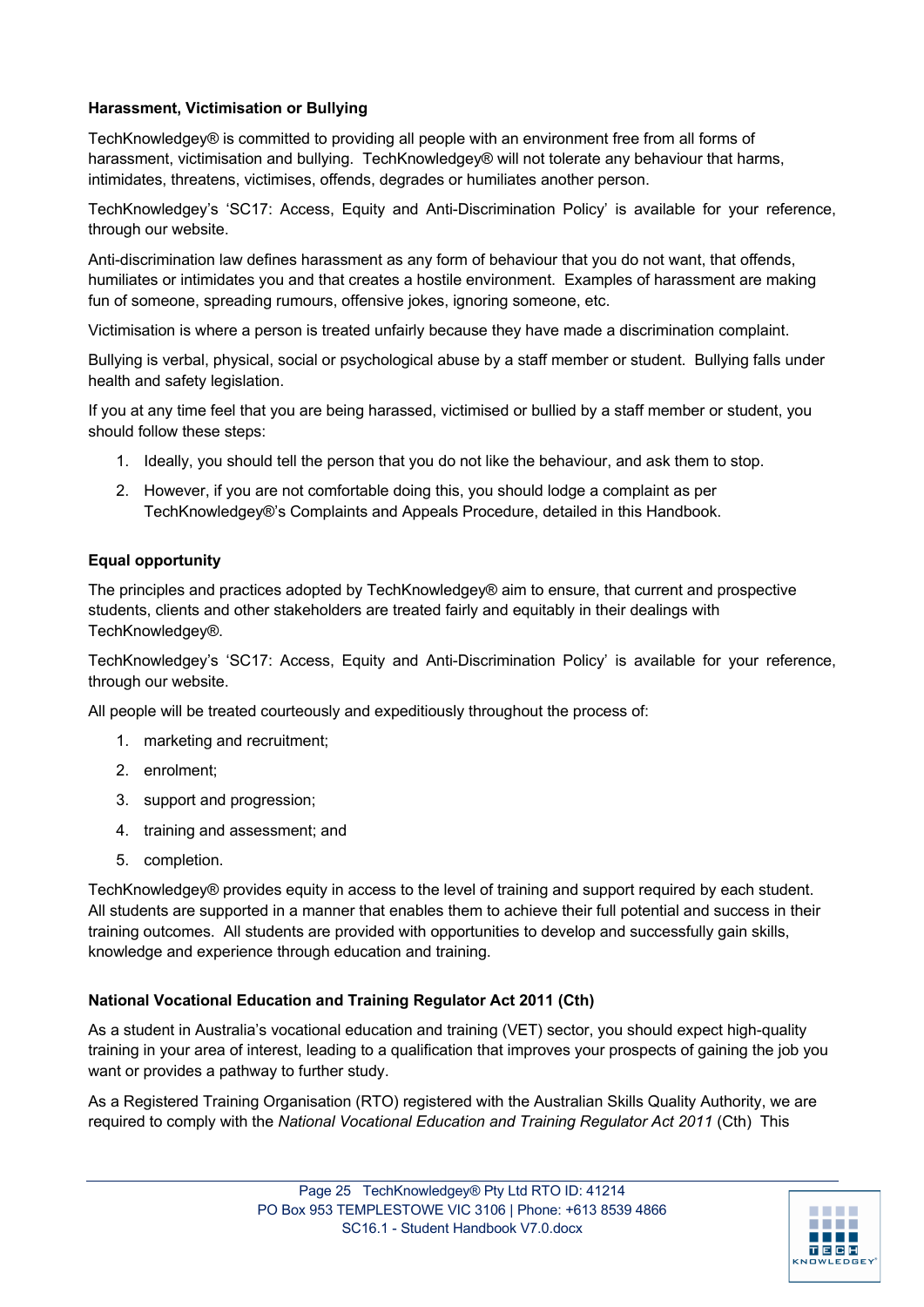involves meeting a series of Standards, which ensure that the training and assessment and support services are provided to you in accordance with nationally-mandated standards.

## **Privacy Policy**

### **1. NCVER Privacy Notice**

Under the *Data Provision Requirements 2012*, TechKnowledgey® Pty Ltd is required to collect personal information about you and to disclose that personal information to the National Centre for Vocational Education Research Ltd (NCVER). As a registered training organisation (RTO), we collect your personal information so we can process and manage your enrolment in a vocational education and training (VET) course with us.

We use your personal information to enable us to deliver VET courses to you, and otherwise, as needed, to comply with our obligations as an RTO.

We are required by law (under the National Vocational Education and Training Regulator Act 2011 (Cth) (NVETR Act)) to disclose the personal information we collect about you to the National VET Data Collection kept by the National Centre for Vocational Education Research Ltd (NCVER). The NCVER is responsible for collecting, managing, analysing and communicating research and statistics about the Australian VET sector.

We are also authorised by law (under the NVETR Act) to disclose your personal information to the relevant state or territory training authority.

*The NCVER will collect, hold, use and disclose your personal information in accordance with the law, including the* Privacy Act 1988 *(Cth) (Privacy Act) and the NVETR Act. Your personal information may be used and disclosed by NCVER for purposes that include populating authenticated VET transcripts; administration of VET; facilitation of statistics and research relating to education, including surveys and data linkage; and understanding the VET market.*

*The NCVER is authorised to disclose information to the Australian Government Department of Education, Skills and Employment (DESE), Commonwealth authorities, State and Territory authorities (other than registered training organisations) that deal with matters relating to VET and VET regulators for the purposes of those bodies, including to enable:*

- *administration of VET, including program administration, regulation, monitoring and evaluation*
- *facilitation of statistics and research relating to education, including surveys and data linkage*
- *understanding how the VET market operates, for policy, workforce planning and consumer information.*

*The NCVER may also disclose personal information to persons engaged by NCVER to conduct research on NCVER's behalf.*

*The NCVER does not intend to disclose your personal information to any overseas recipients. For more information about how the NCVER will handle your personal information please refer to the NCVER's Privacy Policy at www.ncver.edu.au/privacy.*

*If you would like to seek access to or correct your information, in the first instance, please contact your RTO using the contact details listed below.*

*DESE is authorised by law, including the Privacy Act and the NVETR Act, to collect, use and disclose your personal information to fulfil specified functions and activities. For more information about how the DESE will handle your personal information, please refer to the DESE VET Privacy Notice at https://www.dese.gov.au/nationalvet-data/vet-privacy-notice.*

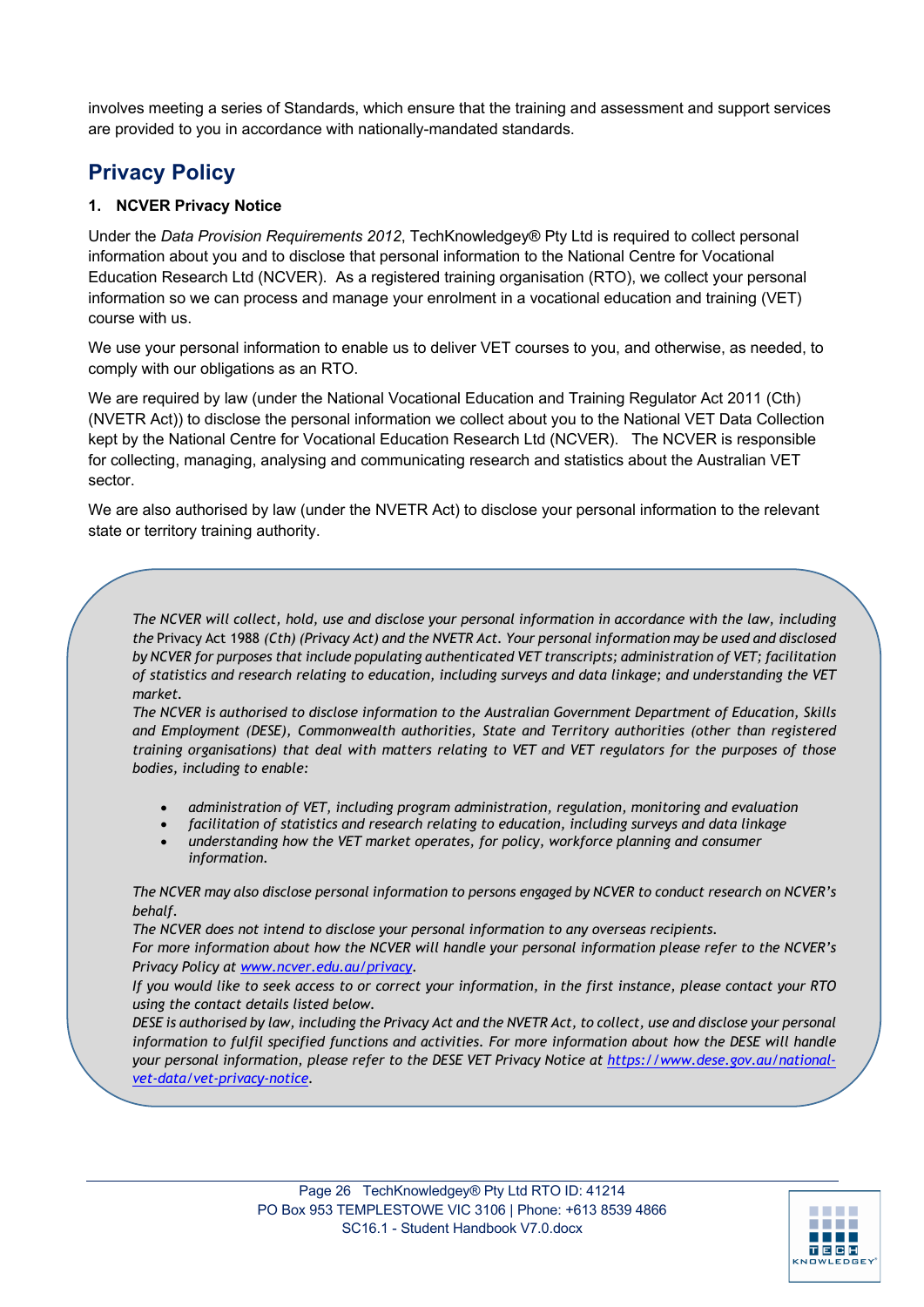Your personal information (including the personal information contained on this enrolment form and your training activity data) may be used or disclosed by TechKnowledgey® Pty Ltd for statistical, regulatory and research purposes. TechKnowledgey® Pty Ltd may disclose your personal information for these purposes to third parties, including:

- School if you are a secondary student undertaking VET, including a school-based apprenticeship or traineeship;
- Employer if you are enrolled in training paid by your employer;
- Commonwealth and State or Territory government departments and authorised agencies;
- NCVER;
- Organisations conducting student surveys; and
- Researchers.

Personal information disclosed to NCVER may be used or disclosed for the following purposes:

- Issuing statements of attainment or qualification, and populating authenticated VET transcripts;
- facilitating statistics and research relating to education, including surveys;
- understanding how the VET market operates, for policy, workforce planning and consumer information; and
- administering VET, including programme administration, regulation, monitoring and evaluation.

You may receive a student survey which may be run by a government department or an NCVER employee, agent, third-party contractor or another authorised agency. Please note you may opt out of the survey at the time of being contacted.

NCVER will collect, hold, use and disclose your personal information in accordance with the *Privacy Act 1988* (Cth), the VET Data Policy and all NCVER policies and protocols (including those published on NCVER's website at www.ncver.edu.au).

When completing and submitting the *Course Enrolment Form*, students will be required to:

- declare the information they have provided is to the best of their knowledge true and correct; and
- consent to the collection, use and disclosure of their personal information in accordance with this *Privacy Notice*.

At any time, you may contact TechKnowledgey® to:

- request access to your personal information
- correct your personal information
- make a complaint about how your personal information has been handled
- ask a question about this Privacy Notice

### **2. Privacy Principles**

Personal information is collected from individuals in order that TechKnowledgey® can carry out its business functions. TechKnowledgey® only collects and stores information that is directly related to its business purposes and legal requirements of providing nationally recognised training and assessment.

In collecting personal information, TechKnowledgey® complies with the requirements set out in the *Privacy Act 1988* (Cth) and the relevant privacy legislation and regulations of the states and territories in which the RTO operates.

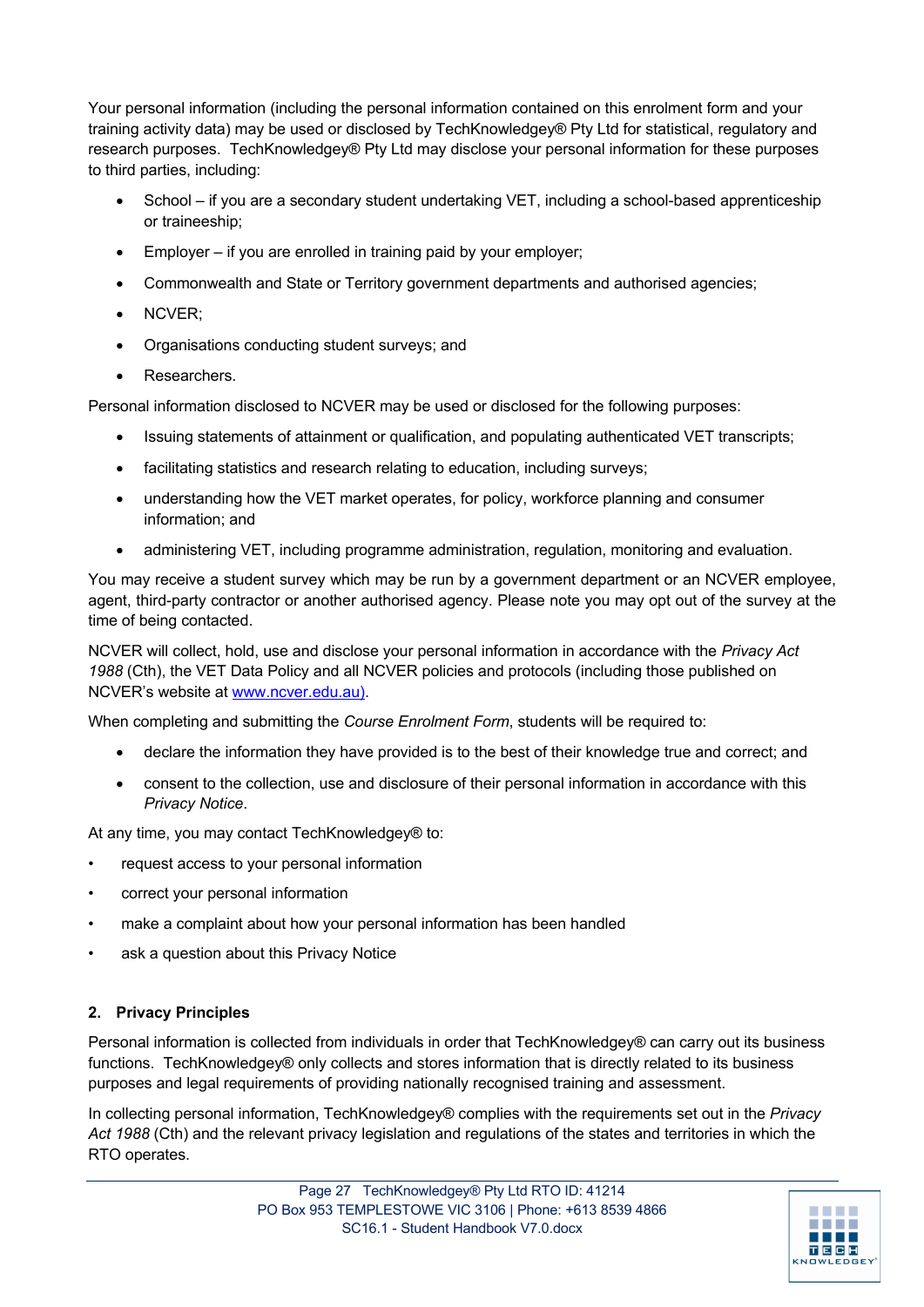This means TechKnowledgey® ensures each individual:

- Knows why their information is being collected, how it will be used and who it will be disclosed to.
- Is able to access their personal information upon request.
- Does not receive unwanted direct marketing.
- Can ask for personal information that is incorrect to be corrected.
- Can make a complaint about TechKnowledgey® if you consider that your personal information has been mishandled.

### **3. Collection of Information**

In general personal information will be collected through course application and/or enrolment forms, training records, assessment records and online forms and submissions.

The types of personal information collected include:

- personal details
- contact details
- employment information where relevant
- academic history
- statistical information about your prior education, schooling, reasons for enrolling,
- training, participation and assessment information
- fee and payment information

### **4. Storage and Use of Information**

TechKnowledgey® will store all records containing personal information securely and take all reasonable security measures to protect the information collected from unauthorised access, misuse or disclosure. Personal information will be stored in paper-based files that are kept in a locked file storage room and electronically on password-protected TechKnowledgey® servers.

The personal information held by individuals will only be used to enable efficient student administration, provide information about training opportunities, and to maintain accurate and detailed student records of course participation, progress and outcomes and client/employer relationship management and satisfaction.

TechKnowledgey® may use the personal information provided by an individual to market other internal products and services to them. An individual may opt out of being contacted for marketing purposes at any time. Information will not be passed onto any third party marketing companies without the prior written consent of the individual.

### **5. Disclosure of information**

The personal information about students enrolled in a course with TechKnowledgey® may be shared with the Australian Government and designated authorities, such as ASQA (the RTO's registering body), and the National Centre for Vocational Education Research (NCVER). This includes personal details, contact details, course enrolment information, unit outcomes, AQF certification and statement issuance and information about training participation and progress.

TechKnowledgey® will not disclose an individual's personal information to another person or organisation unless:

- They are aware that information of that kind is usually passed to that person or organisation.
- The individual has given written consent.
- TechKnowledgey® believes on reasonable grounds that the disclosure is necessary to prevent or lessen a serious threat to the life or health of the individual concerned or another person.

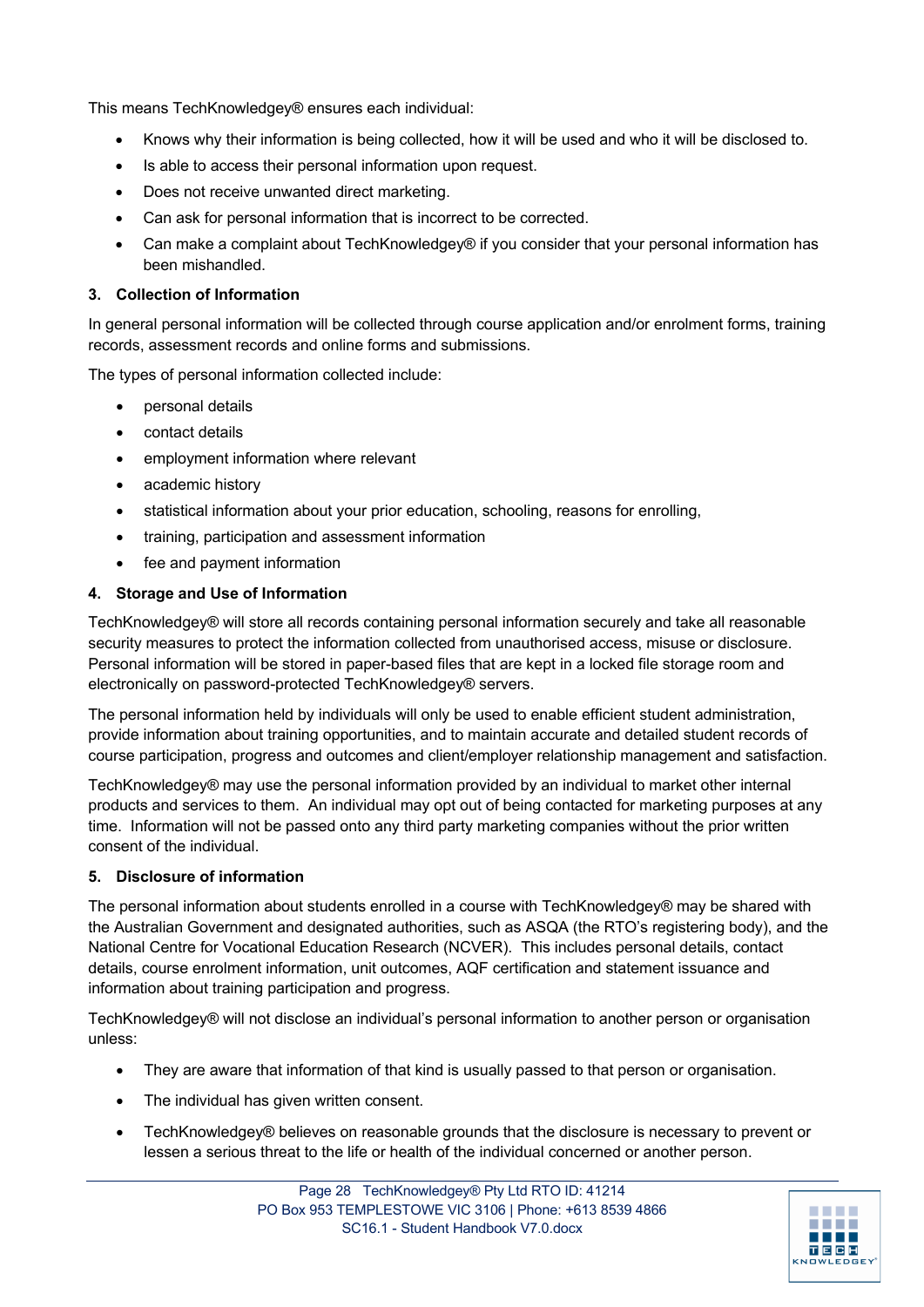- The disclosure is required or authorised by, or under, law.
- The disclosure is reasonably necessary for the enforcement of the criminal law or of a law imposing a pecuniary penalty, or for the protection of public revenue.

Any person or organisation to which information is disclosed is not permitted to use or disclose the information for a purpose other than for which the information was supplied to them.

### **6. Access to records**

Individuals have the right to access or obtain a copy of the information that TechKnowledgey® holds about them including personal details, contact details and information relating to course participation, progress and AQF certification and statements of attainment issued.

Requests to access or obtain a copy of the records held about an individual must be made by contacting our office using the *Request to Access Records Form*. The individual must prove their identity to be able to access their records.

There is no charge for an individual to access the records that TechKnowledgey® holds about them; however there may be a charge for any copies made. Arrangements will be made within 10 days for the individual to access their records.

### **7. Correction to records**

If an individual considers the records that TechKnowledgey® holds about them to be incorrect, incomplete, out of date or misleading, they can make a request in writing that the information be amended.

### **8. Complaints**

Any individual wishing to make a complaint or appeal about the way information has been handled within TechKnowledgey® can do so by following TechKnowledgey®'s Complaints and Appeals Policy and Procedure.

# **Fees and Refunds Policy**

### **1. Protection of fees paid in advance**

TechKnowledgey® does not require students or employers to ever pay more than \$1,500.00 in advance for services not yet provided, either prior to course commencement or at any stage during their course.

### **2. Fees and refund information**

Fee information is provided to all students and employers prior to enrolment in the Student Handbook and Course Outline and includes:

- All relevant fee information, including fees that must be paid and payment terms.
- Deposits and refund information, and conditions relating to these.
- The learner's rights as a consumer, including any cooling off period.

This policy is published in the Student Handbook and on the TechKnowledgey® website.

### **3. Inclusions in course fees**

Unless otherwise specified, course fees include all the training and assessment required for students to achieve the qualification or course in which they are enrolling.

• Course fees may include one copy of the required learning materials for each student. Any optional textbooks and materials that may be recommended but not required for a course, are not included in course fees and will be an additional cost should the student wish to purchase such materials.

### **4. Additional fees that apply in some circumstances**

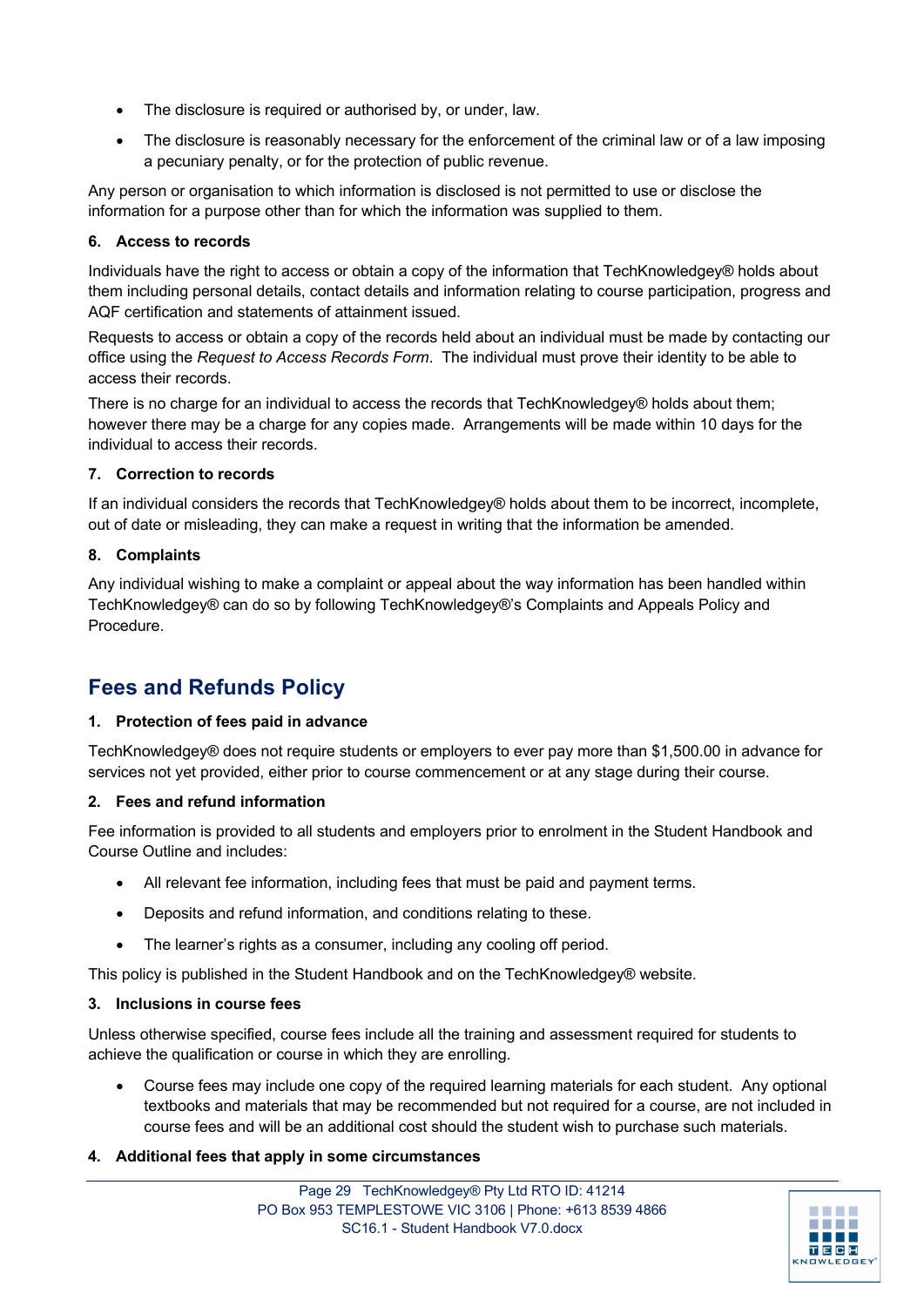- The following additional costs may be incurred as applicable and amounts as applicable to each course are listed in the Course Outline:
	- o **Replacement learning materials.** If learning materials are lost and need to be replaced, the student will be required to cover the cost of the replacement materials
	- o **Replacement certification documents.** Course fees include the issuance of a Testamur and Record of Results and/ or Statement of Attainment. For additional copies or re-issuing of any of these documents, an additional fee is applicable.
	- o **Extensions to the enrolment period**. Where a student has not completed all the assessment requirements on time. Note: this is only available where an extension is approved prior to the enrolment period ending.
	- o **Re-enrolment fees - per unit of competency**. These may be charged where, for one or more units a student has either:
		- exhausted assessments attempts for a unit of competency (three are included per unit), or;
		- not achieved competency within the enrolment period (by satisfactorily completing all assessment requirements) and has not had an extension granted.

### **5. Employer-Commissioned Training**

Where an employer wishes to book face-to-face training sessions:

- TechKnowledgey® will charge the employer a non-refundable deposit of 10% of the cost of the training session upon confirmation of the booking.
- Four (4) weeks prior to the booking date for the face-to-face training session, TechKnowledgey® will invoice the employer for the balance of the cost of the training session (the 'Training Balance Invoice').
- If payment of the Training Balance Invoice has not been received in TechKnowledgey®'s nominated bank account 48 hours prior to the scheduled training session, the session will be deemed to have been cancelled, and TechKnowledgey® will not deliver the services associated with this training session.

### **6. Employer-Commissioned Training: Additional Expenses**

In some instances, face-to-face training sessions will entail additional expenses, beyond the costs of delivering the training services alone. These additional expenses may include travel and accommodation, venue and equipment hire, and/ or catering. These additional expenses will be discussed with the employer prior to booking the face-to-face training session. Four (4) weeks prior to the booking date for the face-toface session:

- TechKnowledgey® will confirm to the employer that it is preparing to deliver the training session as per the booking.
- TechKnowledgey® will meet the additional expenses associated with the training session, as required.
- TechKnowledgey® will subsequently invoice the employer for these additional expenses (the 'Final Training Invoice'), providing receipts for these amounts.
- The Final Training Invoice will be payable by the employer, even in the event that the training session is subsequently cancelled by the employer, or deemed cancelled through non-payment of the Training Balance Invoice.

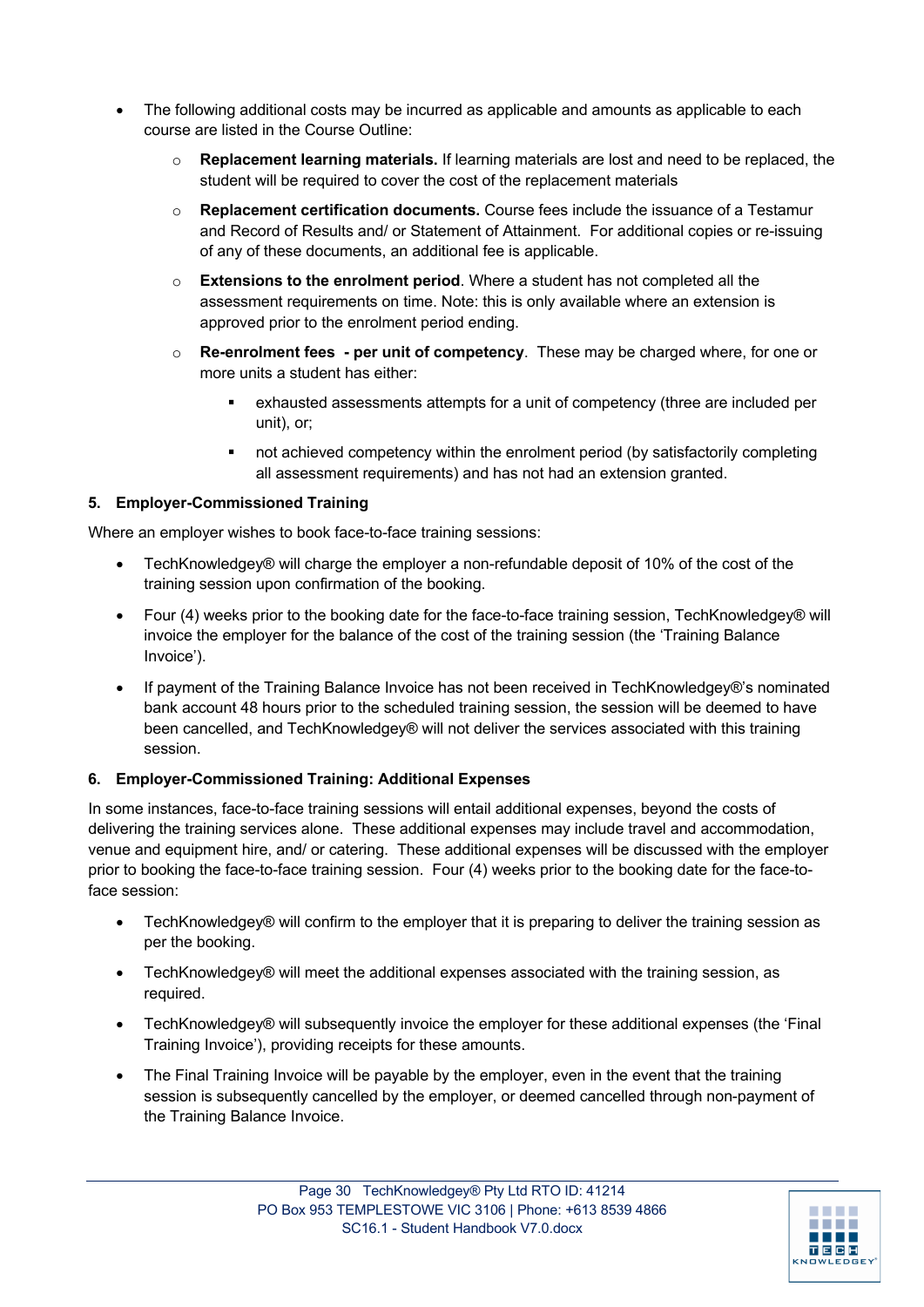### **7. Late payments**

Fee payers who are experiencing difficulty in paying their fees are invited to call our office to make alternative arrangements for payment during their period of difficulty.

Debts will be referred to a debt collection agency where fees are more than 40 days past due. TechKnowledgey® reserves the right to suspend the provision of training and/ or other services until fees are brought up to date.

Students with long term outstanding accounts may be withdrawn from their course, if payments have not been received and no alternative arrangements for payment have been made.

### **8. Refunds**

Course fees may include a non-refundable deposit/ enrolment fee which is outlined on the Course Information. The deposit is non-refundable except in the unlikely situation where TechKnowledgey® is required to cancel a course before it starts due to insufficient numbers or for other unforeseen circumstances. In this case, students will receive a full refund of their deposit.

If TechKnowledgey® is required to cancel a course (either before or after commencement) due to insufficient numbers or for other unforeseen circumstances, and an alternative date cannot be agreed on, a full refund will be provided.

Students who withdraw from a course and wish to seek a refund or have the amount they owe on their fees reduced, must apply to TechKnowledgey® in writing, outlining the details and reason for their request. Students who have not completed a Withdrawal Form are not eligible for consideration of a refund or reduction in fees.

Eligibility for a refund will be assessed based on the services provided to the student to date, and the costs incurred by TechKnowledgey® in order to provide those services to the student.

The outcome of the refund assessment will be provided in writing to the student's registered address, outlining the decision and reasons for the decision along with any applicable refund or adjustment notice. Refund assessments can be appealed following our Complaints and Appeals Policy and Procedure.

### **9. Cooling Off Period**

No cooling off period applies as TechKnowledgey® does not do any direct approach marketing or telesales.

# **Complaints and Appeals**

- 1. TechKnowledgey® responds to all allegations involving the conduct of:
	- The RTO, its trainers and assessors and other staff.
	- Any third party providing Services on behalf of TechKnowledgey®
	- Any student or client of TechKnowledgey®
- 2. Complaints may be made in relation to any of TechKnowledgey®'s services and activities such as:
	- the application and enrolment process
	- marketing information
	- the quality of training and assessment provided
	- training and assessment matters, including student progress, student support and assessment requirements
	- the way someone has been treated

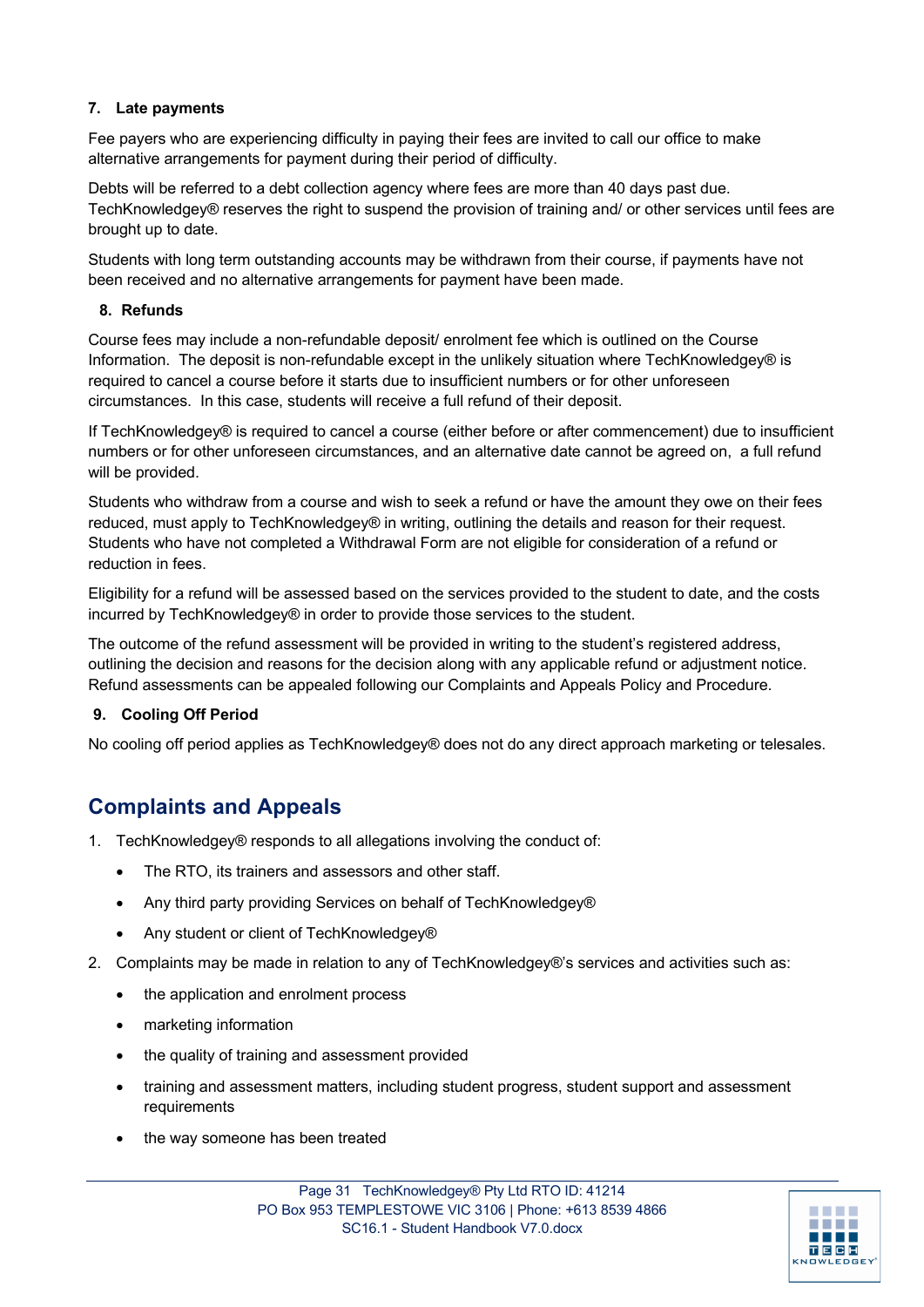- the actions of another student
- 3. Appeals should be made to request that a decision made by TechKnowledgey® is reviewed. Decisions may have been about:
	- course admissions
	- refund assessments
	- response to a complaint
	- assessment outcomes / results
	- other general decisions made by TechKnowledgey®

TechKnowledgey® is committed to developing a procedurally fair complaints and appeals process that is carried out free from bias, following the principles of natural justice. Through this policy and procedure, TechKnowledgey® ensures that complaints and appeals:

- Are responded to in a consistent and transparent manner.
- Are responded to promptly, objectively, with sensitivity and confidentiality.
- Are able to be made at no cost to the individual.
- Are used as an opportunity to identify potential causes of the complaint or appeal and take actions to prevent the issues from recurring as well as identifying any areas for improvement.
- 4. TechKnowledgey® will maintain a record of all complaints and appeals and their outcomes on the *Complaints and Appeals Register*.
- 5. Nothing in this policy and procedure limits the rights of an individual to take action under Australia's Consumer Protection laws and it does not circumscribe an individual's rights to pursue other legal remedies.

#### **Making a Complaint or Appeal**

- 6. Complaints about a particular incident should be made within ninety (90) calendar days of the incident occurring and appeals must be made within thirty (30) calendar days of the original decision being made.
- 7. Complaints and appeals should be made in writing using the Complaints and Appeals Form, or other written format and sent to TechKnowledgey® at PO Box 953, Templestowe, Victoria, 3106, attention to the Chief Executive Officer.

Your complaint or appeal will be acknowledged in writing.

When making a complaint or appeal, provide as much information as possible to enable TechKnowledgey® to investigate and determine an appropriate solution. This should include:

- The issue you are complaining about or the decision you are appealing describe what happened and how it affected you.
- Any evidence you have to support your complaint or appeal.
- Details about the steps you have already taken to resolve the issue.
- Suggestions about how the matter might be resolved.
- 8. Some or all members of the management team of TechKnowledgey® will be involved in resolving complaints and appeals as outlined in the procedures.
- 9. Where a third party delivering Services on behalf of the RTO is involved, they will also be included in the process of resolving the complaint or appeal. Additionally, where a complaint or appeal involves another individual or organisation, they will be given the opportunity to respond to any allegations made.

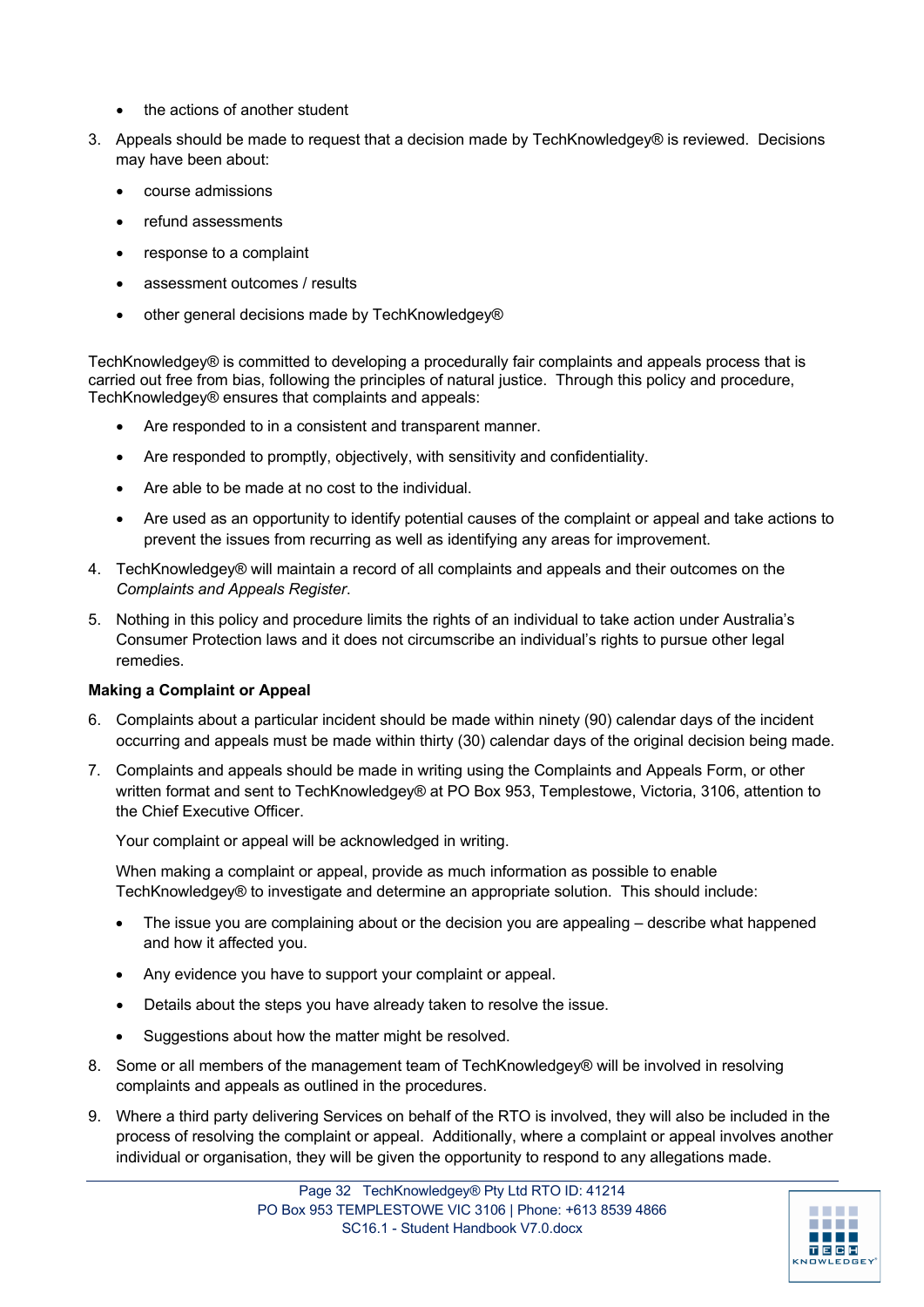- 10. Complaints and appeals will be finalised within thirty (30) calendar days unless there is a significant reason for the matter to take longer. In matters where additional time is needed, the complainant or appellant will be advised in writing of the reasons and will be updated weekly on the progress of the matter until such a time as the matter is resolved.
- 11. Where a student chooses to access this policy and procedure, TechKnowledgey® will maintain the student's enrolment while the complaints/ appeals handling process is ongoing.

#### *Independent Parties*

- 12. TechKnowledgey® acknowledges the need for an appropriate independent party to be appointed to review a matter where this is requested by the complainant or appellant and the internal processes have failed to resolve the matter. Costs associated with independent parties to review a matter must be covered by the complainant/ appellant unless the decision to include an independent party was made by TechKnowledgey®.
	- The independent party recommended by TechKnowledgey® is the Melbourne Arbitration and Mediation Centre, which has a cost of \$950.00 per matter, however complainants and appellants are able to use their own external party at their own cost.
	- TechKnowledgey® will provide complete cooperation with the external mediator investigating the complaint/ appeal and will be bound by the recommendations arising out of this process.
	- The CEO will ensure that any recommendations made are implemented within twenty (20) days of being notified of the recommendations. The complainant or appellant will also be formally notified in writing of the outcome of the mediation.

#### **External Complaint Avenues**

13. Complaints can also be made via the following avenues:

• National Training Complaints Hotline:

The National Training Complaints Hotline is a national service for consumers to register complaints concerning vocational education and training. The service refers consumers to the appropriate agency/authority/jurisdiction to assist with their complaint. Consumers can register a complaint with the National Training Complaints Hotline by:

- Phone**:** 13 38 73, Monday–Friday, 8am to 6pm nationally.
- Email: ntch@education.gov.au

For more information about the National Training Complaints Hotline, refer to the following webpage: https://www.education.gov.au/NTCH

• Australian Skills Quality Authority (ASQA):

*Complainants may also complain to TechKnowledgey®'s registering body, Australian Skills Quality Authority (ASQA).*

ASQA can investigate complaints about TechKnowledgey® Pty Ltd in relation to:

- the quality of our training and assessment
- our marketing and advertising practices

Please refer to the following webpage below before making a complaint to ASQA: https://www.asqa.gov.au/complaints/getting-started-making-complaint-about-training-provider

For students: ASQA may not be able to investigate complaint if you do not include evidence that you have already exhausted our formal internal complaints process as above.